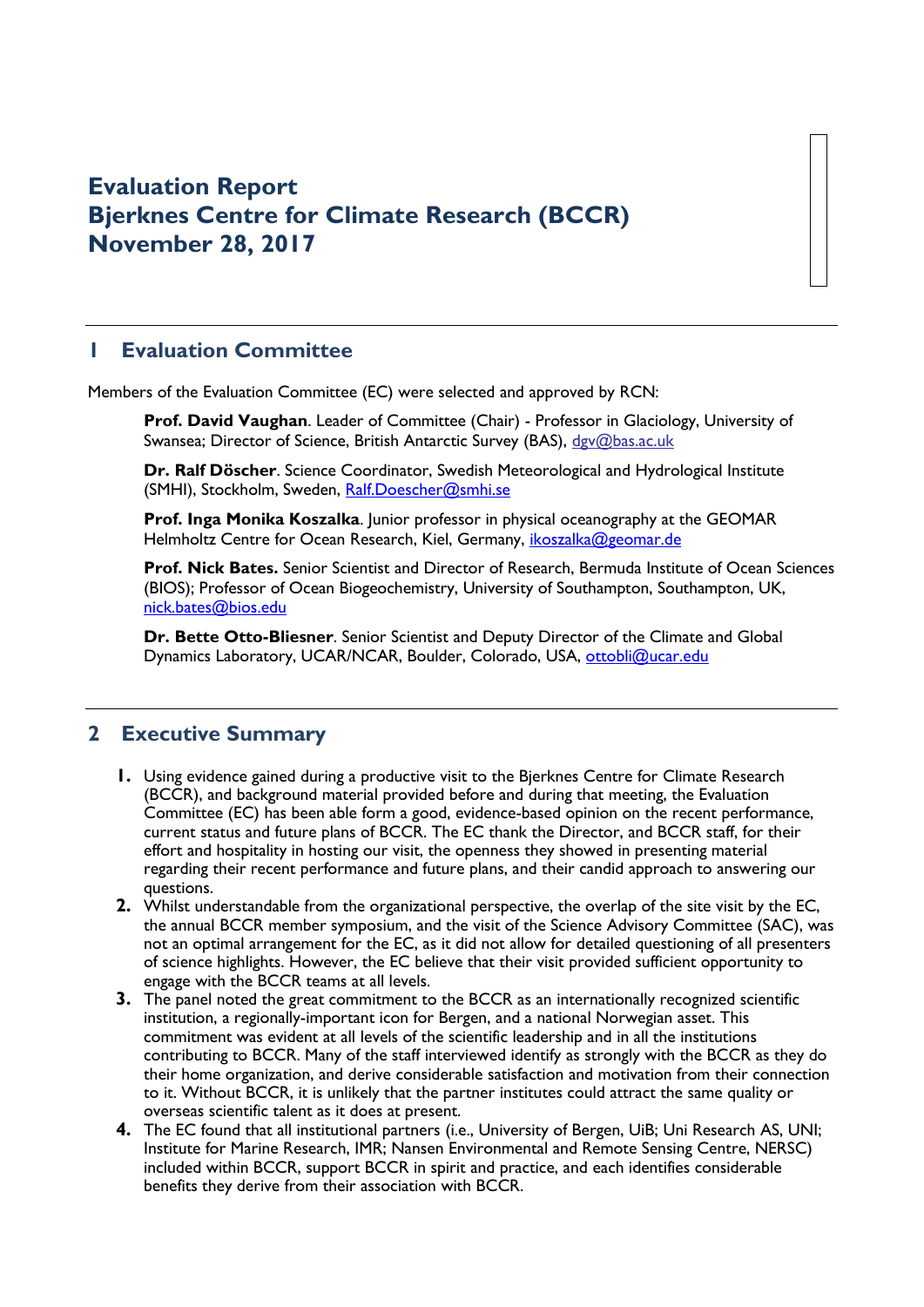- **5.** The EC found the precise uses to which the SKD (Research Council of Norway, RCN and Ministry of Education and Research, SKD, funding to the Centre for Climate Dynamics) funding has been put, somewhat difficult to track, but recognize it as the 'glue', which allows the BCCR leadership to maintain and deliver a strategically-led programme of research.
- **6.** The role of the SKD funding is an important question addressed by the panel. It is clear that as a fraction of the resource used by the BCCR each year, SKD funding represents only a small fraction, compared with that derived from grants (mostly RCN and EU), or indeed is contributed explicitly and implicitly by the partner institutes. The BCCR leadership is to be applauded in achieving this degree of leverage. However, if SKD funding were to be withdrawn, it is not clear whether BCCR would continue to exist in its present form. Hypothetically, it might be that faced with the removal of SKD funding, partner institutes would agree that the benefits of its continued existence would justify maintaining it via their own expenditure, but it is clear to the panel that such a situation would effectively put the BCCR at the mercy of changes in funding policy (RCN, EU, etc.), make it impossible to deliver a core of strategically-led science, reduce the influence of the director and his science leaders, and probably make BCCR unsustainable in the long-term. We recommend, continued support through SKD funding, with the intention that this maintains a core of strategically-led science for the remainder of the expected period, and beyond, but that the purpose of SKD funding is clarified.
- **7.** Noting this reliance on SKD funding, the EC strongly recommends that the BCCR director and his team consider now the post-2021 future, with and without SKD funding, and begin to develop approaches that might yield other sources of funding to fill the gap if SKD funding is removed.
- **8.** In recent years, BCCR has delivered several notable, world-class, science outcomes (e.g., in the development and use of the Norwegian Earth System Model (NorESM), and in carbon cycle studies). In addition, it has delivered a great number of significant outcomes.
- **9.** The EC considered publication and citation performance across the partners. Against most scholarly metrics, most BCCR appear to be entirely satisfactory, within their national and discipline context. Overall, BCCR publication and citation rates are, however, not comparable with the highest-performing international institutions, which maintain a highly-competitive internal culture, rather than a collaborative one such as is found in BCCR.
- **10.**While the EC understood that BCCR is not a legal entity, there may be some level of normal business process that is currently missing, and which could, if introduced allow better management of BCCR activities (e.g., risk register), and more coherent meeting of the needs of members. It is the EC's opinion, that not having the status of a legal entity and not employing staff, actually requires BCCR to be more precise, and visible in the definition of its ambition and strategic priorities. We note the role and position of BCCR is entirely comparable to several other entities (e.g., UK National Centre for Earth Observations, UK National Centre of Atmospheric Science).
- **11.** Of the seven of the ending research groups (i.e. RG1 to RG7), some were more successful and some produced more excellent outcomes than others. The EC believes that sensible choices have been made in developing the new structure of four Research Themes and in the appointment of the new Research Leaders.
- **12.**The transition from seven groups to four themes was conducted democratically and inclusively. The EC believes that the present structure of the centre and the leadership team is an improvement over what went before, but there is now a state of flux and an opportunity to consolidate and establish a new sense of unity, direction and purpose. Discussions with several early-career researchers indicate that some top-down setting of strategy would be welcome at this time. Indeed, steering BCCR through this period of transition, will require the new leadership team to take a firm and active role. A truly, thriving centre, with a strong esprit de corps cannot be sustained purely through a 'facilitation approach'.
- **13.**There is still some work to be done to maximize the benefits of possible synergies between existing partners. Other expertise could be included such as social sciences which at present do not exist in the current partners.
- **14.**The recent growth of the BCCR membership and in its competitively-won income means the BCCR is facing new challenges and the potential for widening of its research portfolio, and dilution of its core aims. There is a strong requirement to reinforce the core business of the BCCR, its identity and key strategic aims.
- **15.**BCCR is facing the swing to applied research that is prevalent across EU and wider science funding. This presents a new challenge, and will require specific focus from theme leaders and the teams (e.g., defining interfaces to stakeholder engagement, applied focus, multi-disciplinary science, and how will this be achieved; and theme leader roles).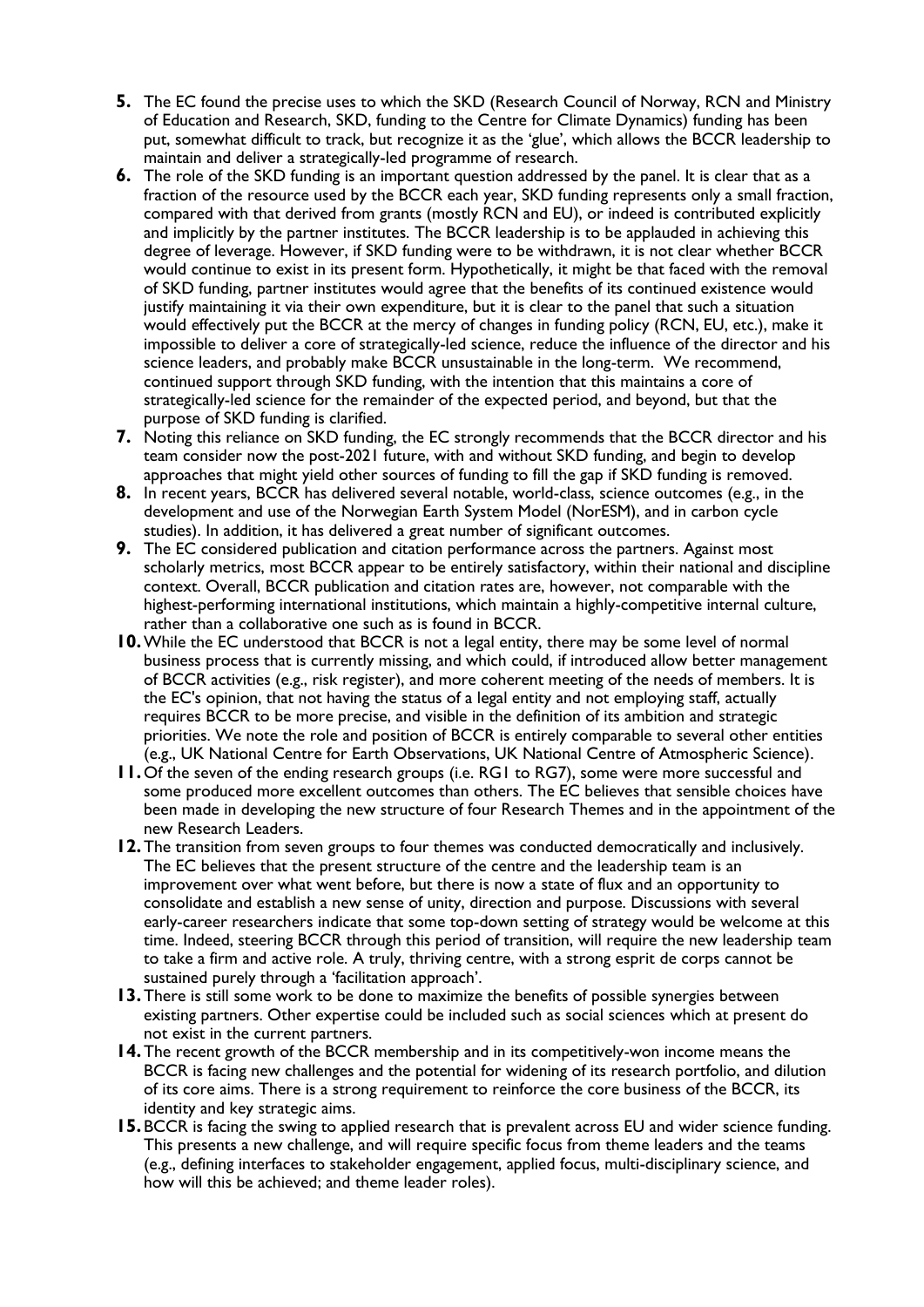- **16.** Given that the science that BCCR pursues is governed in large part by the opportunities to win funding, there is a requirement to ensure strong policies on what science BCCR will get involved with. For example, it may be useful to agree, to what extent, and in what role, BCCR would be involved in science that supports business cases for extractive industries in sensitive regions.
- **17.** The work done to develop the BCCR as a locally, nationally, and internationally-recognized 'brand' is noted, and BCCR leadership should manage risks around damage to this significant asset.
- **18.** EC recommend keeping track of postgrads and postdocs, as important tool for several purposes including attracting new staff.
- **19.**Continuing professional development through postdoc to career-scientist is important, and not as well-served as for PhD students, and attention may be required to ensure development of a gender balanced, and diverse, management, leadership, and scientist teams.
- **20.**The development of new training and development opportunities, available to all BCCR members, would be valuable in cementing peer-to-peer relationships across BCCR. These might include new training initiatives around proposal development and paper writing.
- **21.**The EC heard some mixed messages around the Fast Track Initiative scheme and how it is viewed, but believes it is a key tool that might be used more effectively to develop new science ideas.
- **22.** EC recognizes that model development is a long-term activity that simply, cannot be supported on short-term grants. This is widely accepted within the international community. It requires both a long-term and secure funding, and a core group of staff who are devoted to technical development, and whose career development is not judged purely by scientific metrics of publication, for example. The securing of the INES infrastructure programme funding has been a welcome step in securing the future of NorESM as a national asset that supports a wide range of Norwegian climate science. The current and future leverage of research funding for Norwegian researchers is an important and continued outcome.
- **23.**National research infrastructure (e.g., FARLAB and EARTHLAB hosted by UiB) are successes, but there does need to be a firm understanding around the intentions to maintain these. Similarly, the requirement for new facilities should be identified and planned.
- **24.**The EC note BCCR's major external and critical dependency on external high-performance computing (HPC) resources, and it is not clear to the EC if the computing resources available in coming months are sufficient to meet strategic goals. A clear agreement on the availability of HPC resources would be beneficial.
- **25.**The EC wishes to make the following key recommendations for the consideration of the BCCR leadership:
	- a. There is a notable lack of understanding of the current scientific strategy within BCCR. Given the current state of flux this is understandable, but there is probably only a short window in which the new director and his leader team should develop and imprint this strategy on their organization, and agree and publicize their roles and responsibilities.
	- b. In addition, BCCR needs to define its identity through a vision and mission statements, and these could usefully state the core business of BCCR, and their ambition for BCCR, and the position BCCR intends to take within Norwegian and international research community. Together these will shape the organization in the future.
	- c. Similarly, a strong and strategic implementation plan, with goals for each of the research themes, would give each of the theme leaders a strong mandate and the teams a real sense of purpose and direction.
	- d. Such statements would clarify the role of the BCCR both for external audiences, but more importantly for BCCR's own members. For example, it would explain decisions on prioritization of funding.

### **3 Introduction/Background**

The Evaluation Committee (EC) has undertaken a review of the Bjerknes Centre for Climate Research according to the following methodology, guided by the mandate<sup>1</sup> as approved by the RCN Research Board for the Division for Energy, Resources and the Environment 16 June 2017:

1

**.** 

Throughout this report, text shown *[Thus]* is quoted from the EC Mandate.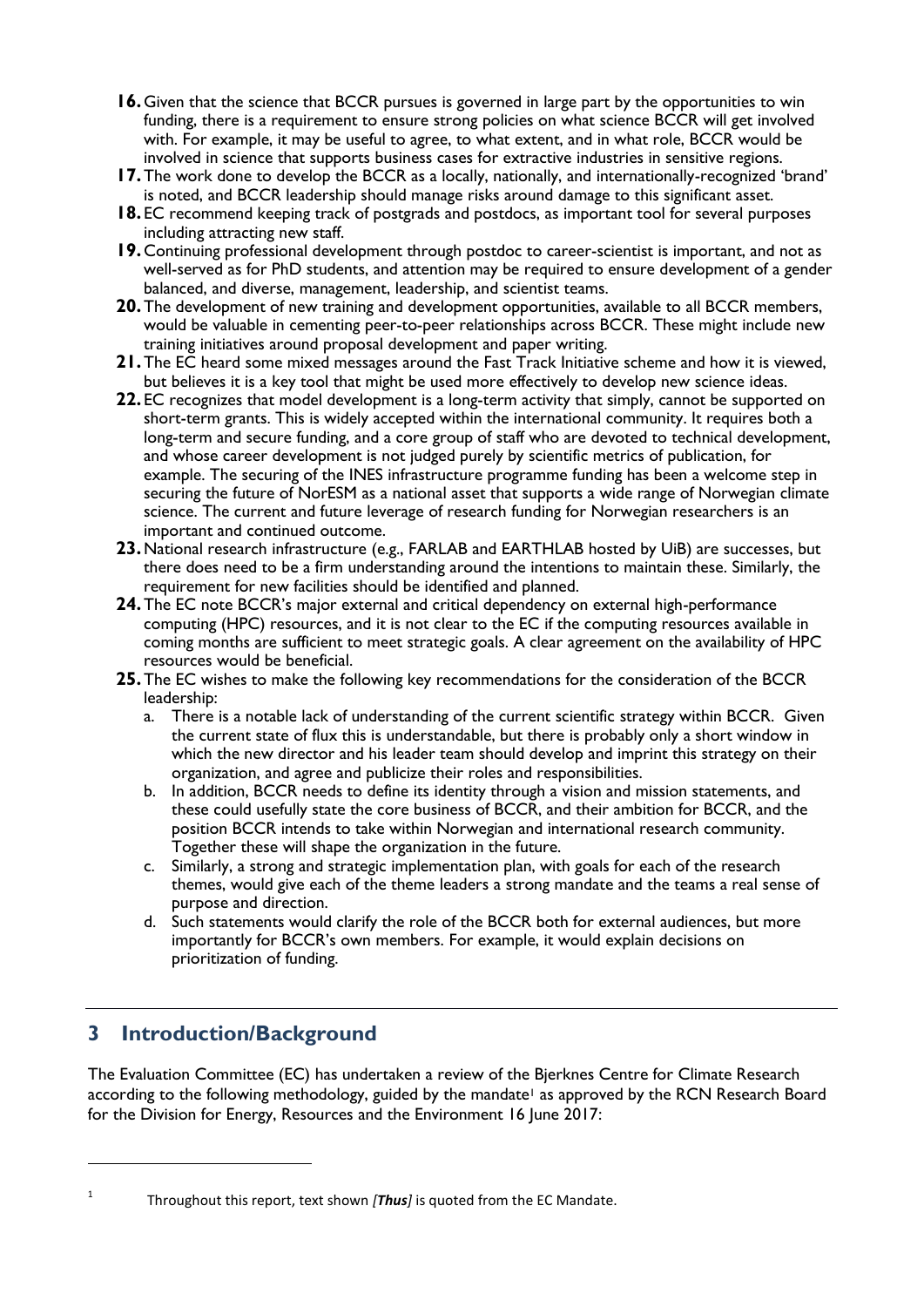- Introductory videoconference of the EC to introduce members, review the mandate and agree a methodology
- Initial videoconference of the EC, to review the package of background material (self-evaluation and others), and to agree individual responsibilities and the agenda for a site visit
- Preparatory videoconference EC-lead, RCN representative/secretary, and BCCR director to agree methodology and details of site visit agenda
- Visit to BCCR, including various presentations and interviews with leadership, site visits to each of the partner institutes with interviews of senior staff and early-career representatives (See Appendix 4 for agenda).

During this visit the EC was afforded excellent access to all it required to perform its duties. The director and his leadership team made themselves available for discussion and interview, and arranged individual site visits to the partner institutes, and informal meetings with early-career researchers. The initial outcomes of the visit and observations of the EC were shared, verbally, with the director and leadership team of BCCR before conclusion of the visit and prior to dispersal of EC.

The background material and access during the visit to Bergen has enabled the EC to form strong and evidence-based opinions on the performance, current status, and future plans for the BCCR. Our conclusions and recommendations expressed in this report to RCN emerge from that evidence.

### **4 The scientific quality of research, focusing on the period of SKD funding**

#### *4.1 General remarks*

The BCCR has emerged as an organization with a critical mass of scientific expertise and with its own trademark ("brand") recognized both nationally and internationally. Based on its growing scientific reputation, the centre has been able to attract even more scientific potential in the form of skilled scientists and research projects.

All interviewed researchers, from the professor down to the PhD level, expressed their enthusiasm about the BCCR being a motivating and inspirational working environment, with collaborative spirit, and identified themselves with the BCCR brand at a comparable level as with their employer institution. This enthusiasm feeds back to the thriving environment and thus contributes to the success of the centre, and in most areas it sets an optimistic frame for the future.

*Added value of the SKD:* The EC note that the "basic funding" from the Ministry of Education and Research (SKD grant) has been instrumental to forming the BCCR brand and lifting it to the national and international recognition by "glueing/seaming together" the research environment and expertise from four different institutions in Bergen into a "*collaborative center"* who work together on cutting edge science, develop new ideas and open new research directions that eventually attract more external funding. The "seaming functionality" of the SKD funding made it hard to evaluate quantitatively its contribution to the scientific production of the BCCR.

#### *4.2 Publication metrics*

Measured by standard academic metrics, the BCCR has delivered an overall high quality. For the period of SKD funding (2010 - 2016), the centre self-reported 977 peer review publications in total, including 6 papers in Science, 5 in Nature, and 26 others in Nature Geoscience, Nature Communications or Nature Climate Change. There is an overall increase in the number of publications and the impact since 2010 in high quality journals.

Approximately half of the papers published by BCCR have been first-author peer-review publications by BCCR researchers (2010-2016). A simple-minded, arithmetic calculation suggests that BCCR researchers publish on average a first author paper every second year. However, this number cannot be considered a rigorous measure of productivity, as many 220 BCCR researchers have non-BCCR duties, and so are not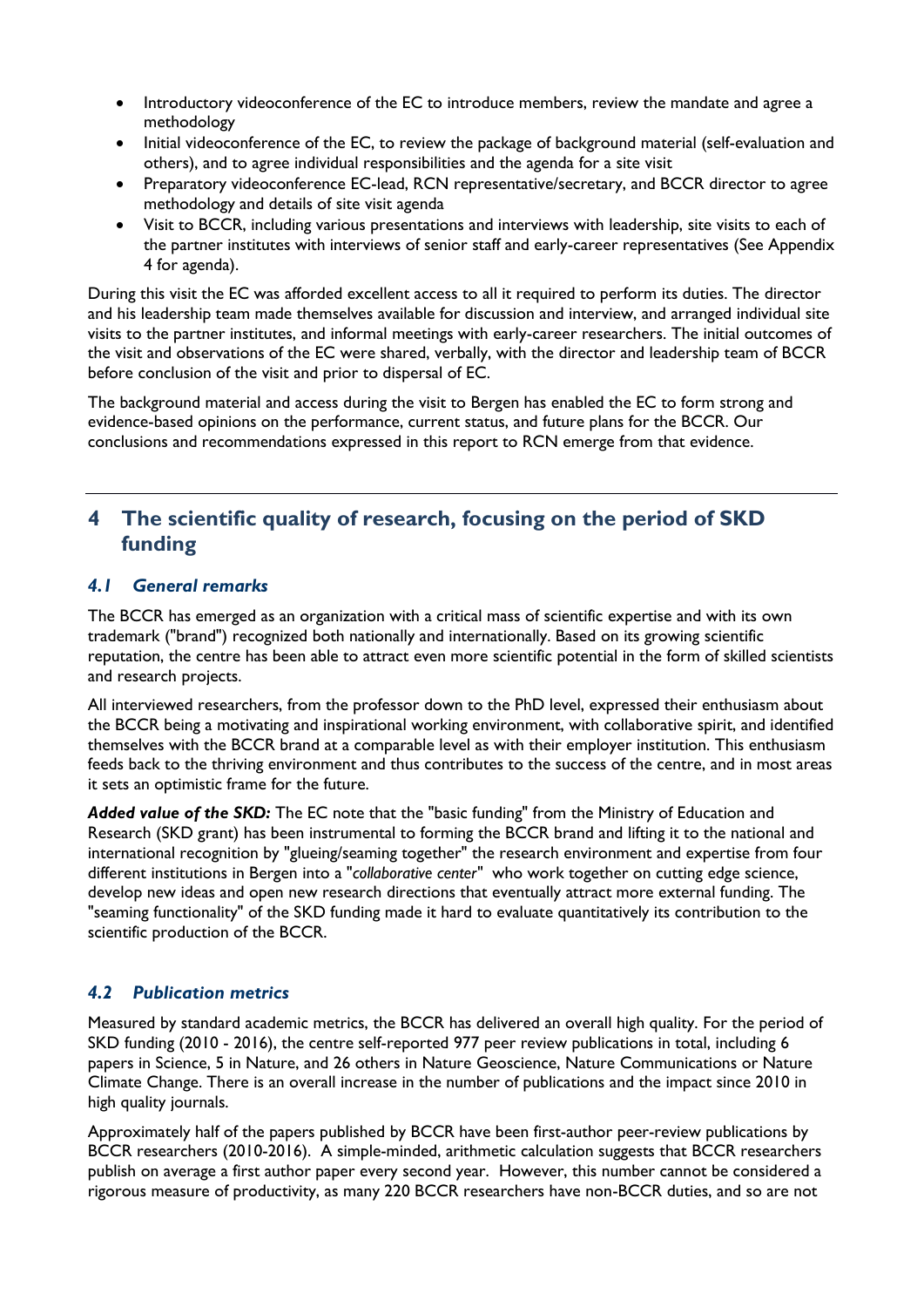fully allocated to BCCR research, conversely, no effort has been made by EC to identify papers which were to some degree supported by BCCR research and projects.

The rate of publication per capita is however lower for BCCR than for high-profile international institutions with an internal culture of competition and there is an internal variation between the participating institutes with a couple of them delivering lower scores. We are cautious in interpreting these metric statistics and note the following caveats: (1) internal competition is not necessarily good and could jeopardize the uniquely enthusiastic and inspirational environment of the BCCR; (2) the BCCR is heavily set on global and regional model development and maintenance, which cannot be expected to generate as much publication metrics as pure scientific application of an infrastructure; and, (3) a couple of BCCR partners put a significant effort in communication of the relevant results to local communities and stakeholders (e.g., publications "Sealevel change for Norway", "Climate in Norway 2100", meetings with representatives of the local communities, Havforskingsrapport series). This effort arises either by virtue of the institutional mandate, or by the incentive the dialogue with the stakeholders gives for setting new and more applied research directions.

*Added value of the SKD:* We found it very hard to quantify the contribution of the SKD funding to the publication output in terms of the traditional metrics because of the indirect contributions of the SKD to the various projects of the BCCR scientists. A lower bound could be given by counting publications from the strategic projects (according to the BCCR provided "List of publications 2011-2016", 867 self-reported publications attributed to the SKD projects and activities for the period 2011-2016), noting that several of these projects are still ongoing. It was also difficult to quantify the number of publications from BCCR as a centre because not all scientists reported the BCCR affiliation (self-assessment report estimates this number as 20%). This comes from the fact that not all scientists report their BCCR affiliation given that it is not a legal entity. According to the explanation from the BCCR provided "Self-evaluation report 2010- 2016", it has been an undesired consequence of the way publications are registered in the national research information system CRIStin (http://www.cristin.no/english/). Since double addresses in affiliations automatically have led to a 50% reduction of the publishing points registered at the Bjerknes scientist's mother institutions, many have felt a strong push from their leaders to not use more than one address. This problem has been solved now.

#### *4.3 Projects*

**SKD strategic projects:** The research activities of the BCCR were structured around the "strategic projects" financed by the SKD grant (about half of the SKD-funds was used for this purpose). These projects had concrete and ambitious goals meant to bring researchers from the different partner institutions together in view of developing novel methods and approaches that would lift the BCCR community on the national and international arena of excellence.

Seven projects run during the first phase (2011-2015): *IPCC, IMMUNITY, PRACTICE, REGSCEN, DYNAWARM, SEALEV, BIOFEEDBACK*; and eight projects during the second phase: *WACYEX, PARADIGM, FRESHWATER, BIGCHANGE, BASIC, INCREASE, MARGINS, MEDEVAC*.

We note that the centre did not develop the metrics to efficiently track success of the SKD projects in terms of traditional metrics (i.e., publications). However, these projects were cornerstones to developing scientific expertise, infrastructure and excellence areas (as indicated below).

**Other projects:** The SKD projects and attendant BCCR collaborations set a cornerstone for a competitive community and seeded several externally funded projects from RCN, EU H2020, EU ERC and Nordic Council. In total, there were 158 externally funded projects during the period 2010-2016. In 2016, the number was 76, of which 58 were coordinated by the BCCR scientists. The list of external projects includes four ERC grants (starting, consolidator, advanced, all in the last four years, and a coordinating synergy grant Ice2Ice - the only synergy-project in the Nordic countries), which is an impressive achievement for such small community. BCCR has four Bergen Research Foundation "Young Talents" grants and co-leadership/ participation in several EU H2020 grants. The externally funded projects represented 80% of the BCCR budget for the 2010-2016 (604 mill NOK) contrasted with the 167 mill NOK secured by the SKD, which means the SKD grant has thus a return rate of 400%.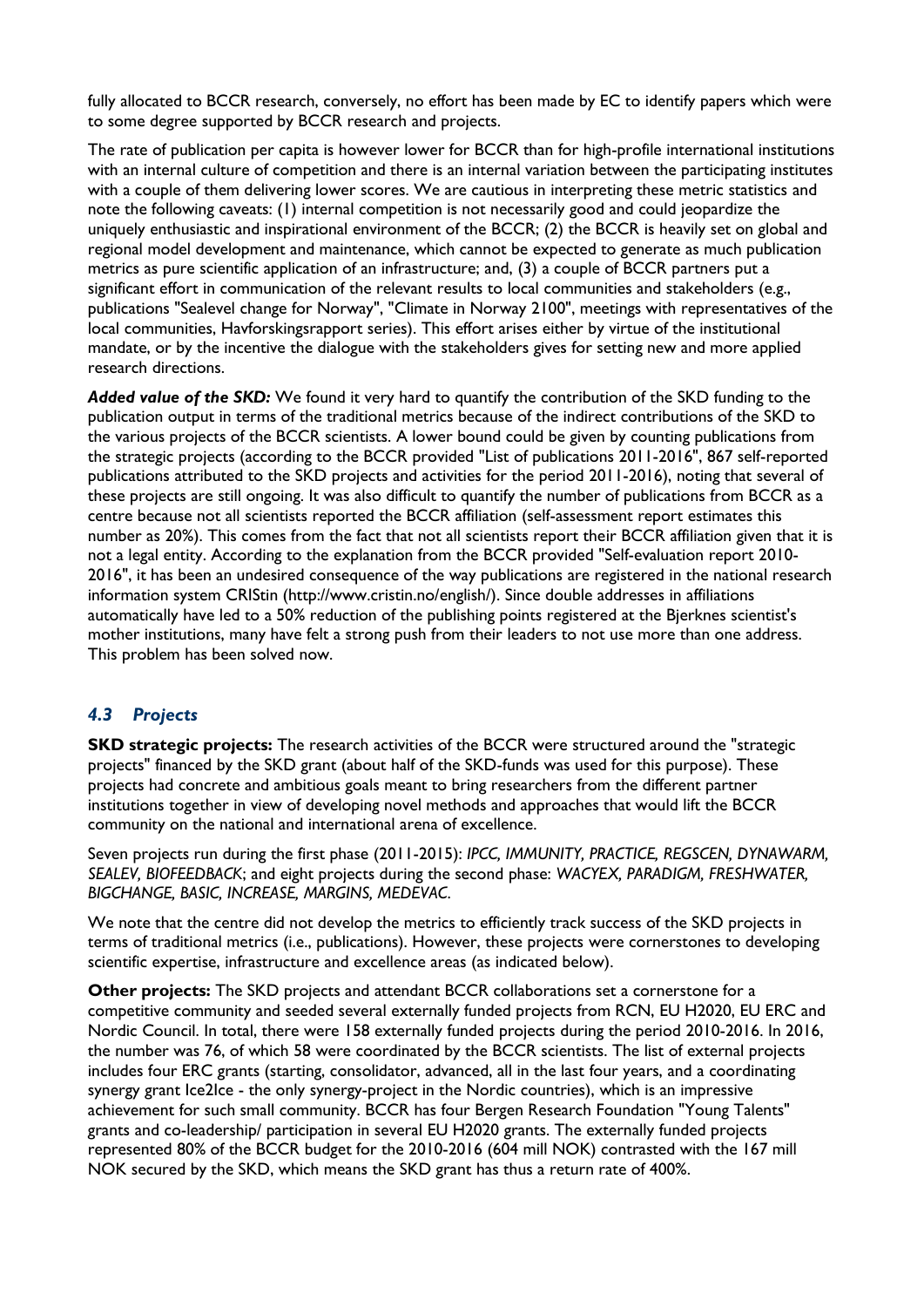#### *4.4 Scientific achievements and excellence areas*

The strategic areas and scientific strengths developed during the period of the SKD funding led to development of new expertise and outstanding performance in the following areas:

- The development and implementation of the Norwegian Earth System Model (NorESM), which was one of the strategic BCCR activities (SKD project: *IPCC,* and the nationally coordinated project *EVA;*  additional investment of 8% SKD funds*)*. The NorESM modelling framework is based on the US CESM, and the centre has managed very well to establish its own character with different model configurations (i.e., BCCRfast) and including its own key components (atmospheric chemistry, river routing, global ocean model MICOM, global ocean biogeochemistry model HAMOCC). Applications of NorESM has served CLIVAR OMCDP CORE II simulations for Atlantic and the Arctic, PlioVAR and the CMIP5 experiments contributing to the Intergovernmental Panel on Climate Change (IPCC) AR5 reports. The NorESM was the 2nd-most used model for the CMIP5/IPCC and currently the NorESM2 is being finalized for CMIP6 participation including  $\sim$ 20 MIP experiments. The success of the NorESM initiative evolved into the successful RCN proposal for the Infrastructure for Norwegian Earth System Modelling (INES), which will secure the further development and open for the continued Norwegian participation in the future international climate assessment experiments (CMIP7).
- Development of the biogeochemical component of the NorESM encompassing process studies (e.g., permafrost feedbacks, non-linear marine carbon dioxide  $(CO<sub>2</sub>)$  uptake, marine dimethyl sulphide (DMS) cycle, implementing the sediment core models for comparison with paleogeographic observations) and its integration into NorESM (i.e., SKD project: *BIOFEEDBACK*). This was a contribution to future climate projections CMIP5 of IPCC AR5 and enabled investigation of the carbon cycle in the past, interglacial periods (i.e., SKD project: *BIGCHANGE*).
- Understanding of polar climate, related climate processes and inter-linkage of the Arctic with lower latitudes in the oceans and atmosphere, focus on the fresh water forcing (SKD project: *FRESHWATER*), and implications of warming of the Atlantic Inflow on the regional climate and sea ice in the Barents Sea region (i.e., SKD project: *BASIC, Nansen Legacy*).
- Understanding of global climate processes bridging different periods to past, present and future climate and addressing climate variability. This was possible by the combination of empirical, dynamical, and modelling approaches. Particular strengths in the areas of multidecadal variability of the Northern Hemisphere with a focus on Atlantic Multidecadal Variability, AMV and Atlantic Multidecadal Oscillation, AMO (i.e., SKD projects: *IMMUNITY* and *MEDEVAC*) and the dynamics of the past warm climates (Pliocene, 3-5 mill years ago; SKD project *DYNAWARM*), the latter made a substantial contribution to PlioMIP and PlioVAR (PAGES). Ability of combining the paleoobservations and paleo-modelling capability and expertise, has been influential on international scale. In the second phase, the paleo scale encompassed the carbon cycle under the SKD project: *BIGCHANGE*. Development of a database of Eurasian deglaciation (i.e., evolution of Eurasian ice sheets extent through the last glacial cycle from sediments and bedrock datings, DATED), publicly available as a reference data set to the paleogeographic and climate modelling community.
- Studies of ice sheet dynamics (Greenland, Scandinavia, Antarctic) that bring the present ice sheetocean-atmosphere interactions into the paleo-time scales perspectives by both modelling and paleogeographic reconstruction approaches which is unique on international scale (i.e. SKD project: *MARGINS*, ERC Synergy project *ice2ice*).
- Predictability of Arctic/North Atlantic climate on seasonal-to-decadal time scales. BCCR has been established in the first league of research organisations providing knowledge of predictability sources and regional impact assessment, with the focus on connecting the North Atlantic, the Norwegian Sea and the Barents Sea, and with the overarching topic of the poleward advection of ocean heat anomalies and their impacts on the local marine ecosystem with implications for local communities as well as the prediction of the sea ice extent. This was enabled by the development of the cutting edge prediction system, Norwegian Climate Prediction Model (NorCPM, SKD project: *PRACTICE*) featuring an efficient data assimilation scheme, as well as by the development of the dynamical downscaling methods for the climate simulations (SKD projects: *REGSCEN* and *PARADIGM*). There is a big potential to further improve these capabilities which are beneficial for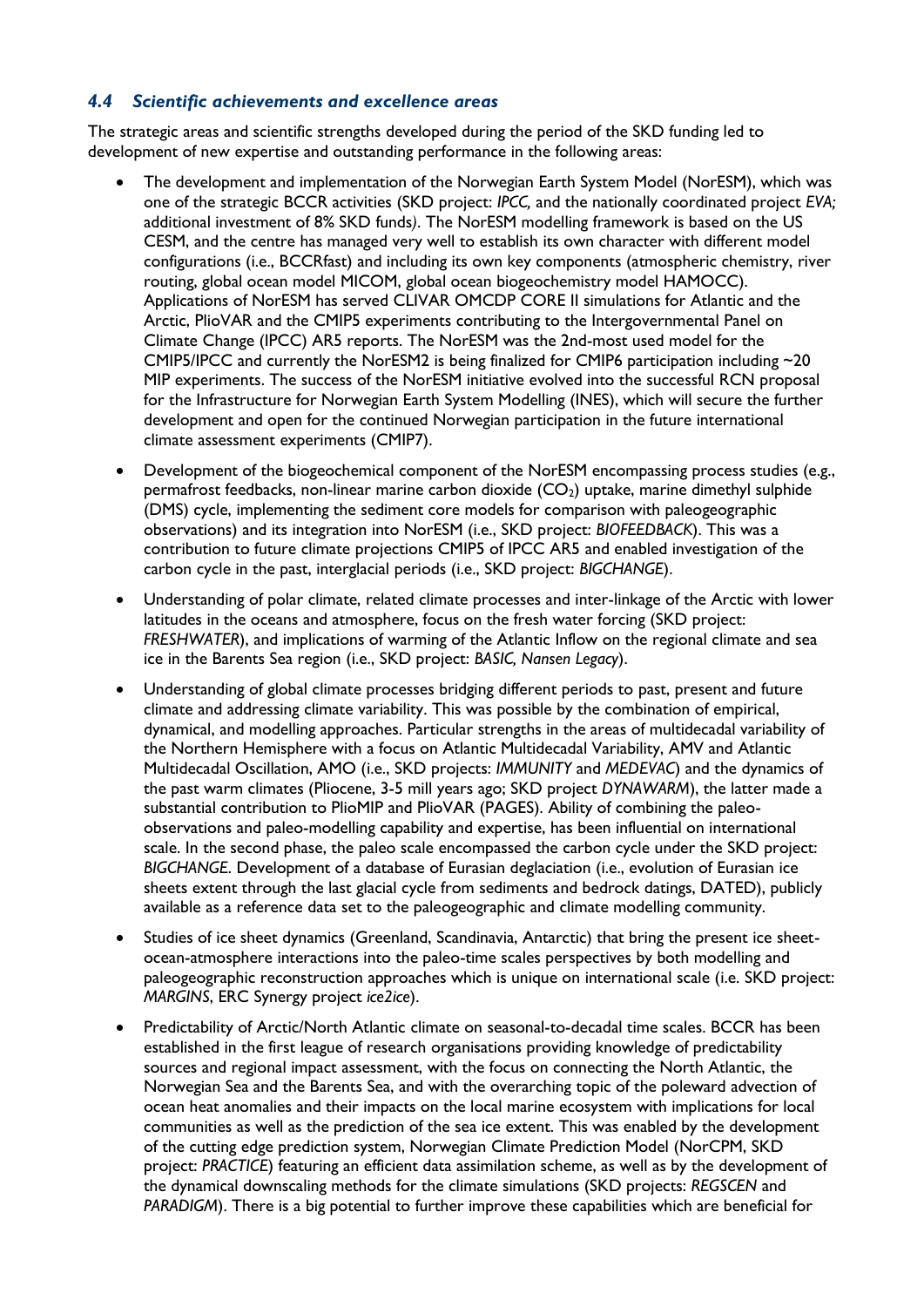the long-term marine ecosystem services performed by the IMR and the national marine economy, as well as hazards for the Norwegian coastal communities (i.e., due to sea level rise, SKD projects: *SEAELEV* and *INCREASE,* and precipitation extremes, SKD project: *WACYEX).*

 Links between the BCCR natural science research and the socio-economic impacts of the changing climate for Norwegian communities. This scientific production being relevant to the society either directly communicated to the Norwegian society through the partners, dialogue, complementing the activities of the IMR and UNI relevant to the local policy makers and industry fostering the society relevant prognosis (fish stocks). Examples are the ongoing projects HordaKlim and HordaFlom as well as contribution to the national assessment reports: Sea Level Change for Norway, Climate in Norway 2100 as well as local assessments for each of the Norwegian counties (e.g. Klimaprofil Hordaland).

The excellent performance in the research fields above have lifted the BCCR's position in international climate research and the status as an attractive partner in international collaborations, as testified by the number of externally funded projects listed above.

#### *4.5 Scientific infrastructure*

- The scientific achievements of BCCR were accompanied by the development of internal and externally funded laboratory infrastructure: EarthLab (marine and lake sediment, chronology, magnetism, LIDAR, coring devices) and FarLab (stable isotopes, e.g., clumped isotopes for accurate temperature reconstructions) serving the paleo-oceanographic BCCR community which is unique on international scale.
- The oceanographic observations are available through IMR and UiB as their contribution to the BCCR. These include long-term time series from the ocean (Ocean Weather Station M and the mooring lines and hydrographic sections intersecting the warm Atlantic inflow into the Nordic Seas: Svinøy and Faroe sections, Barents Sea Opening) and the growing array of the ARGO floats in the Nordic Seas, as well as the data bases for the marine ecosystem of the Norwegian and Barents Seas. Apart of some expenditure in 2012, these observations have not been directly funded by the SKD grant, notably however, the IMR personnel engaged in data collection and funding acquisition has been partly funded by the SKD grant due to their engagement in the SKD projects. The EC prompts the BCCR to a stronger engagement in the international community hosting longterm time series elsewhere in the Atlantic Ocean in view of future studies of signal propagation, climate variability and predictability which would increase the international visibility and impact of the BCCR, as well as fostered the scientific production.
- A Norwegian Argo Infrastructure a contribution to the European and global Argo infrastructure (NorArgo2) coordinated by IMR: 100 floats will be deployed in the Nordic Seas, Barents Sea and the Arctic, collaboration with Euro-Argo Research Infrastructure Consortium (ERIC) and the data from these floats will be assimilated to the Arctic forecast and reanalysis system (TOPAZ, contribution of the Nansen Centre).
- The Bierknes Climate Data Centre (BCDC) collects the data from BCCR projects and either stores them or forwards to national and international databanks (NMDC, NorStore, PANGAEA). BCCR has data storage for Marine Biogeochemistry, ICOS (Integrated Carbon Observation System), coordinates GLODAP (Global Ocean Data Analysis Project) and contributes to SOCAT (Surface Ocean Carbon Atlas).
- We note that the access to the research ships is not secured and may jeopardize the planned BCCR Norwegian participation in the Nansen Legacy initiative and planned BCCR participation in Mosaic and YOPP.
- The success of the NorESM initiative, and prompted by the need for modelling infrastructure funding, led to the successful proposal for the Infrastructure for Norwegian Earth System Modeling (INES) which will secure the further development and open for the continued Norwegian participation in the future international climate assessment experiments (CMIP7~2023). INES encompasses model development and infrastructure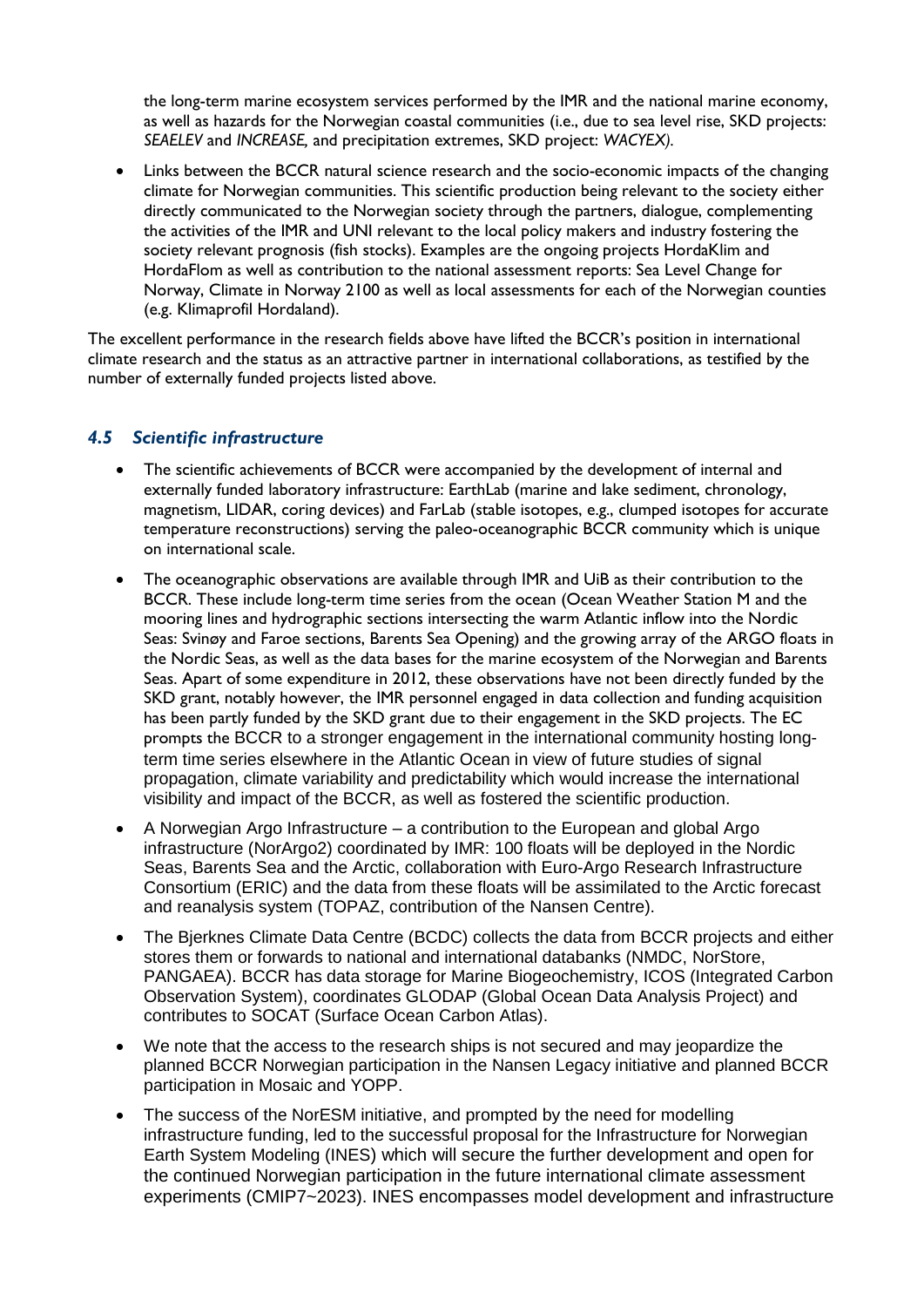for focused model simulations and storage. INES will be a national facility, where the Bjerknes partners UNI, UiB and NERSC collaborate with University of Oslo and the Meteorological institute.

- The EC notes that the allocation procedure of the High Performance Computing (HPC) resources was unclear, and in addition, recently the allocation of HPC resources in Norway has changed (before the professors were applying for the time and it was for free, now it has changed into a paid service system) and may be precarious for the BCCR projects as dependent on soft funding. Looking into the future, it is unclear whether running time and storage is going to be secured for the planned ambitious modelling projects (preparing contribution to CMIP6 IPCC AR6 and planning for CMIP7, biogeochemistry and paleo-modelling experiments).
- Development of a database of Eurasian deglaciation (i.e., evolution of Eurasian ice sheets extent through the last glacial cycle from sediments and bedrock datings, DATED). The version DATED-1 is open access, publicly available through the BOREAS and PANGAEA systems to the paleogeographic and climate modelling community. DATED-2 is currently under development.

#### 4.6 *Research training*

- During the period 2010–2016, 45 PhD candidates affiliated with BCCR have graduated. Most BCCR PhD candidates and postdocs are financed through externally funded projects, and some through positions allocated by the UiB to its institutes. In addition, the UiB has allocated 5 PhD and 2 postdoc positions as in kind to the centre. The interviewed PhD students and postdocs strongly identified themselves with BCCR, stressed the value of the networking activities offered by the BCCR and described the environment as inspiring and supportive.
- During 2009–2017, the Norwegian Research School in Climate Dynamics (ResClim) has been coordinated by the BCCR (Tore Furevik) and become the Norwegian National Graduate School for climate research, supporting PhD candidates and their supervisors. Since 2017, the ResClim network and activities have been continued as the new Research school on Changing Climates in the Coupled Earth System (CHESS), also coordinated by the BCCR partner Geophysical Institute at the University of Bergen (Thomas Spengler). Both ResClim and CHESS got dedicated funding from RCN but were coordinated and tightly linked to BCCR. The research schools have provided the BCCR PhD students an opportunity to network and exchange. It also organized a series of academic courses (i.e., grant writing, data analysis), Advanced Climate Dynamics Courses (collaboration with MIT, WHOI and UW), interdisciplinary Bergen Summer Research School and Nordic PhD conference. The EC has been impressed by the Research Schools' ambitious approach, program and activities. However, the EC notes that their activities strongly focused on the PhD career stage, i.e., disproportionally little attention is given to future academic career perspectives and alternative career pathways.
- Although the graduated PhD students and postdocs have been tracked individually by the RGs and by ResClim, an alumni network is not existing.

# **5 The BCCR organization**

The assessment considered whether the centre's organization provides excellent research conditions with respect to the overall performance and research output of the center. The following outcomes are summarized as:

- The reorganization of the research groups and the BCCR appears timely given the growth of research conducted through the centre. The organizational transition of the BCCR provides challenges and offer opportunities, but there is an evident willingness and ability from the leadership team and individual members of the BCCR to solve future challenges and to dynamically adjust to benefit from opportunities that will enhance the performance and research output of the BCCR.
- The BCCR offers an enhanced environment for coordinated, collaborative and integrated research compared to that simply offered by the individual partner organizations. The capacity building and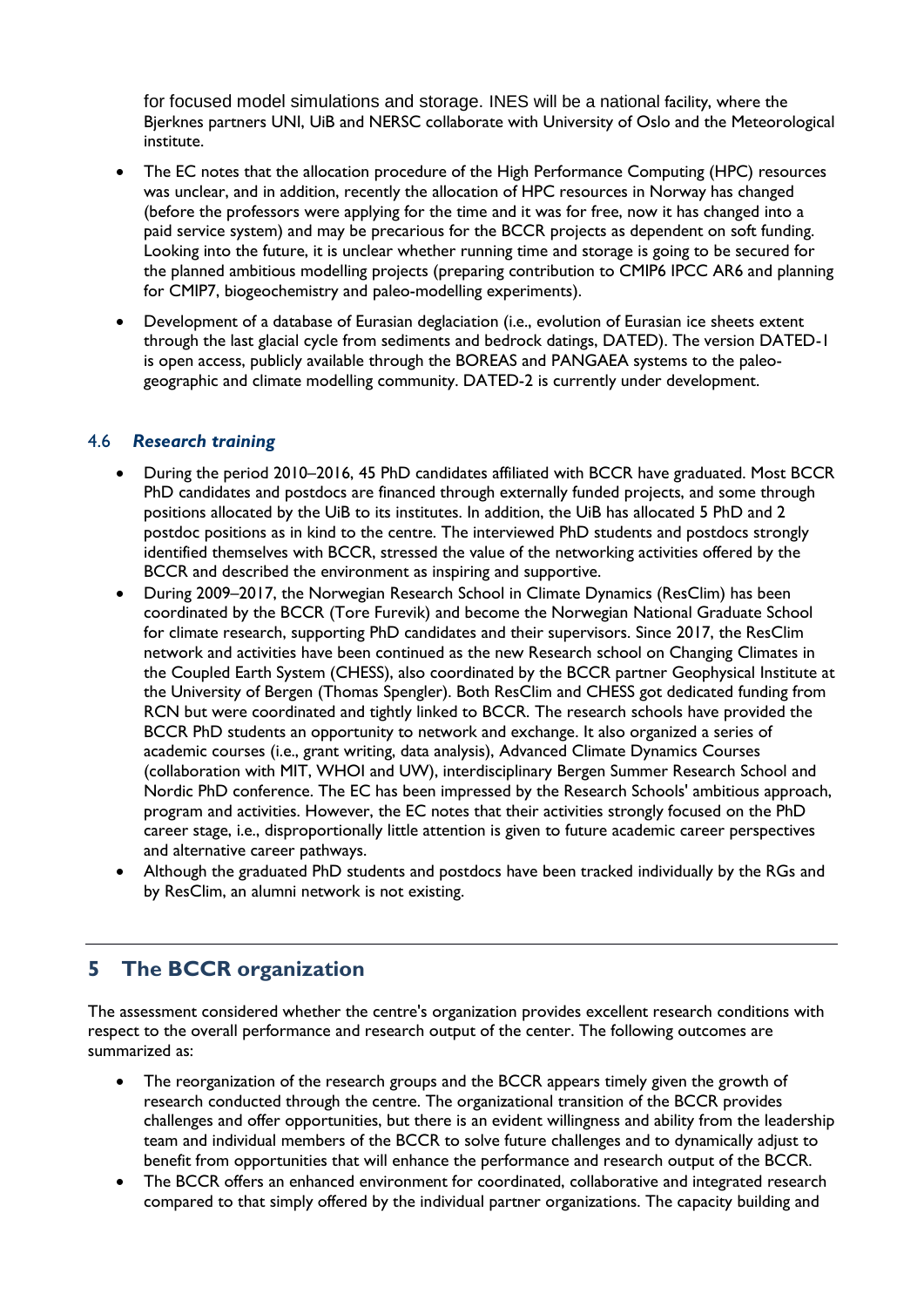ability to conduct research under the nexus of the BCCR is a sum greater than the individual parts. The streamlining, consolidation and strengthening related to the change from seven research groups to four overarching research themes appears timely and beneficial to the BCCR.

- The organization of the BCCR appears highly appropriate and fit for purpose for the research strategies, with successful conduct of research facilitated through SKD funding. All the four partner institutions appear supportive of the BCCR, and the research coordinated through BCCR, in spirit and practice, provides appropriate pathways and interactions for communication and challenge/issue solving.
- BCCR is mindful of the challenges given the growth of the BCCR during this transition. There appears a good balance of top-down and bottom-up direction, with a willingness of individuals involved in BCCR to benefit from clearly articulated guidance and direction provided by the leadership team.

The EC also assessed the added value of organizing the SKD funding under the BCCR and not as a separate entity or individual research projects. The following outcomes are summarized as:

- Clearly demonstrated value of organizing SKD funding under BCCR due to the coordination, collaboration and cross-bridging offered by the "gathering place" that the centre offers to researchers, students and post-doctoral fellows.
- The organization of research through the BCCR offers a clear and unambiguous augmentation of research capability and capacity for the four partner institutions, the pre-eminent national stature of the BCCR and the growing international reputation of the centre.
- The organization of research through the BCCR and the emergent and iconic "branding" of the BCCR offers added value to the tool box of recruiting of high quality graduate students, postdoctoral fellows, scientists and faculty to BCCR and the four partner institutions. It would be harder to attract such a cohort of researchers to Bergen without the benefit of the BCCR.
- The provision of SKD funding and a fostering structure evident across BCCR and partnerinstitutions clearly provide an attractive environment to conduct nationally important and world class research.

The EC recommends that given the growth and transitions of the BCCR, the processes and practices of the centre should be clearly articulated, and consideration should be made as to the benefit of a risk registry contributing to the proactive and responsive capability of the organization to existential threats, and to changing and emergent conditions.

### *5.1 The strategy plans for the next five to ten years*

The assessment used the evaluation criteria and indicators for the future period (2017->), according to mandate provided to the EC. The following outcomes are summarized as follows:

- The transition from the seven research groups to four research themes (RT: Global Climate, Polar Climate, Carbon System, and Climate Hazards) was conducted democratically and inclusively. These research themes emphasize the strengths from the research groups as well as the BCCR expertise to address some of the grand challenges with climate change. Each RT is led by a research leader now full-time funded through the SKD grant, and a co-leader from one of the four partner institutions. Four of the eight RT leaders/co-leaders are female. We believe that the new research theme structure is an improvement over what went before, but there is now a state of flux, with the opportunity to consolidate and establish a new sense of unity, direction and purpose.
- BCCR needs to define its own identity through vision and mission statements that include the ambition, core business, and strategic implementation plan and goals for each of the research themes. This would clarify the role of the BCCR both for external audiences, but very importantly for BCCR's own partner institutions. It would explain decisions on prioritization of funding. The strategy should consider means to maximize benefits of synergies between the partner institutions. A statement of the role that the BCCR intends to take within Norway is imperative.
- The new leader team needs to focus on developing a real strategy, mapping out their roles and responsibilities, both for their individual research themes and as members of the leader team. The success and sustainability of BCCR require a strong and active leadership team. A truly, thriving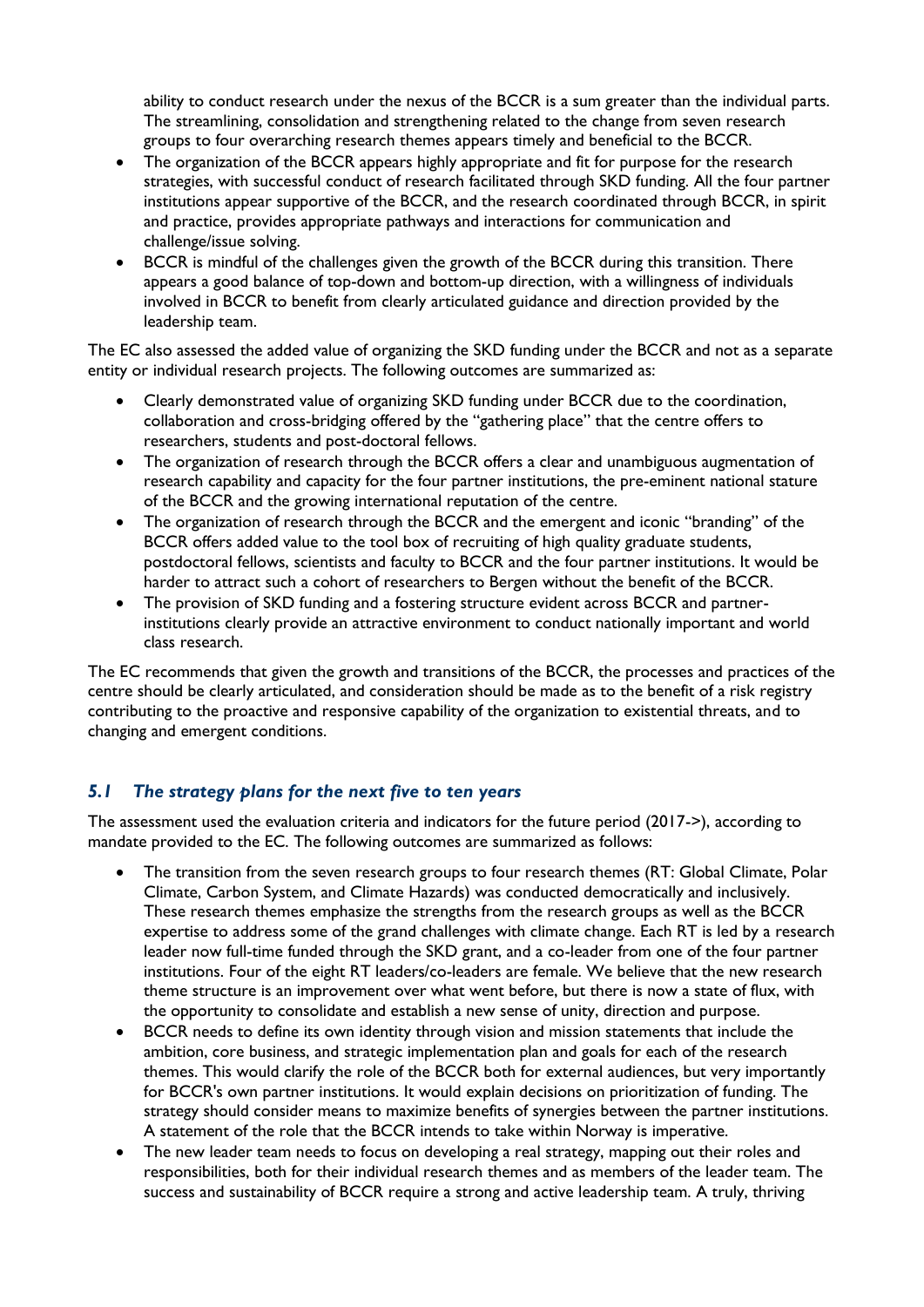centre, with a strong esprit de corps cannot be sustained purely through a 'facilitation approach'. BCCR is facing the swing to applied research that is prevalent across, EU and wider science. This presents a new challenge, and will require specific focus from theme leaders and the teams (e.g., interfaces towards stakeholder engagement, applied focus, and multi-disciplinary science – how will this be achieved). Some skills, such as social sciences and climate services, may require connections outside BCCR rather than adding to the internal mission of the research themes. Given that the science that BCCR pursues is governed in large part by the opportunities to win funding, there is a requirement to ensure strong policies on what science BCCR will get involved with.

- Four cross-cutting activities (e.g., Model Development, Data Management, Research Training, and Dissemination/Outreach) are essential to BCCR achieving its research strategy for 2017-2021. In addition, they provide contributions that enhance the profile of the BCCR: locally, in Norway, and internationally. The EC recognizes that model development is a long-term activity that simply, cannot be supported on short-term grants. This is widely accepted within the international community. It requires both long-term and secure funding, and a core group of staff who are devoted to technical development, and whose career development is not judged purely by scientific metrics of publication. The securing of the INES infrastructure programme funding has been a welcome step in securing the NorESM as a national facility.
- The availability of HPC resources is a major external critical dependency for BCCR to meet its strategic goals. As such, a clear agreement on the availability of HPC resources would be beneficial. National research facilities (e.g., FARLAB and EARTHLAB) are successes, but there does need to be a plan around how to enhance and upgrade these facilities post-2021.
- The EC noted mixed messages around the Fast Track Initiative scheme, but this is a key tool and perhaps it could be used more effectively to develop new science ideas.

### *5.2 How effective the goals set for the SKD funding are met*

#### *[The role of SKD funding in the period to date, and its likely importance in the future is a central question addressed by the panel]*

A detailed audit of what SKD funding has been spent on year-by-year in the review period has not been reviewed by the EC, and this would be a difficult task given the multiple partners, differing overhead rates and specific funding requirements. However, it is clear that as a fraction of the resource used by the BCCR each year, SKD funding represents only a small fraction, when compared with that derived from competitively-won grants (mostly RCN and EU), or indeed that which is contributed explicitly and in-kind by the partner institutes. Thus the leverage that the SKD funding achieves is considerable and appears to deliver strong outcomes for RCN and the Ministry.

What is clear, from all partners, and the BCCR director, is that the SKD funding is the 'glue' that holds the entire BCCR enterprise together. It has provided the funding to support the long-term development of the NorESM models, and to encourage their application through the research projects, and groups. Without the SKD funding during the report period, these core achievements of the BCCR, would not have been delivered, and the BCCR would not exist in its present form. We believe the investment, represented by SKD funding, has been a wise one, which has delivered and continues to deliver a significant capability to the Norwegian science community.

It is on this basis that the EC recommends the continuance of SKD funding to 2021, with the clear intention that this funding is used to maintain a core of strategically-led science. Although RCN or the Ministry may consider whether it wishes that purpose of SKD funding is clarified, if this funding becomes too prescribed, then it would become less valuable to the director in controlling the strategic direction of the BCCR and its partners.

The panel was not requested to provide any recommendation after 2021, and it will not. However, it is worth speculating around the outcome if, hypothetically, SKD funding were to cease in 2021. It is possible, although far from certain, that under this scenario, BCCR would be seen as so important to the institutional partners, that they would seek to ensure its continued existence through their own funds, but it is also clear to the EC that such a situation would effectively put the BCCR at the mercy of changes in funding policy (RCN, EU, etc.) and make it impossible for its director to deliver a core of strategically-led science or maintain the identity of BCCR. The influence of the director and his leader team would diminish,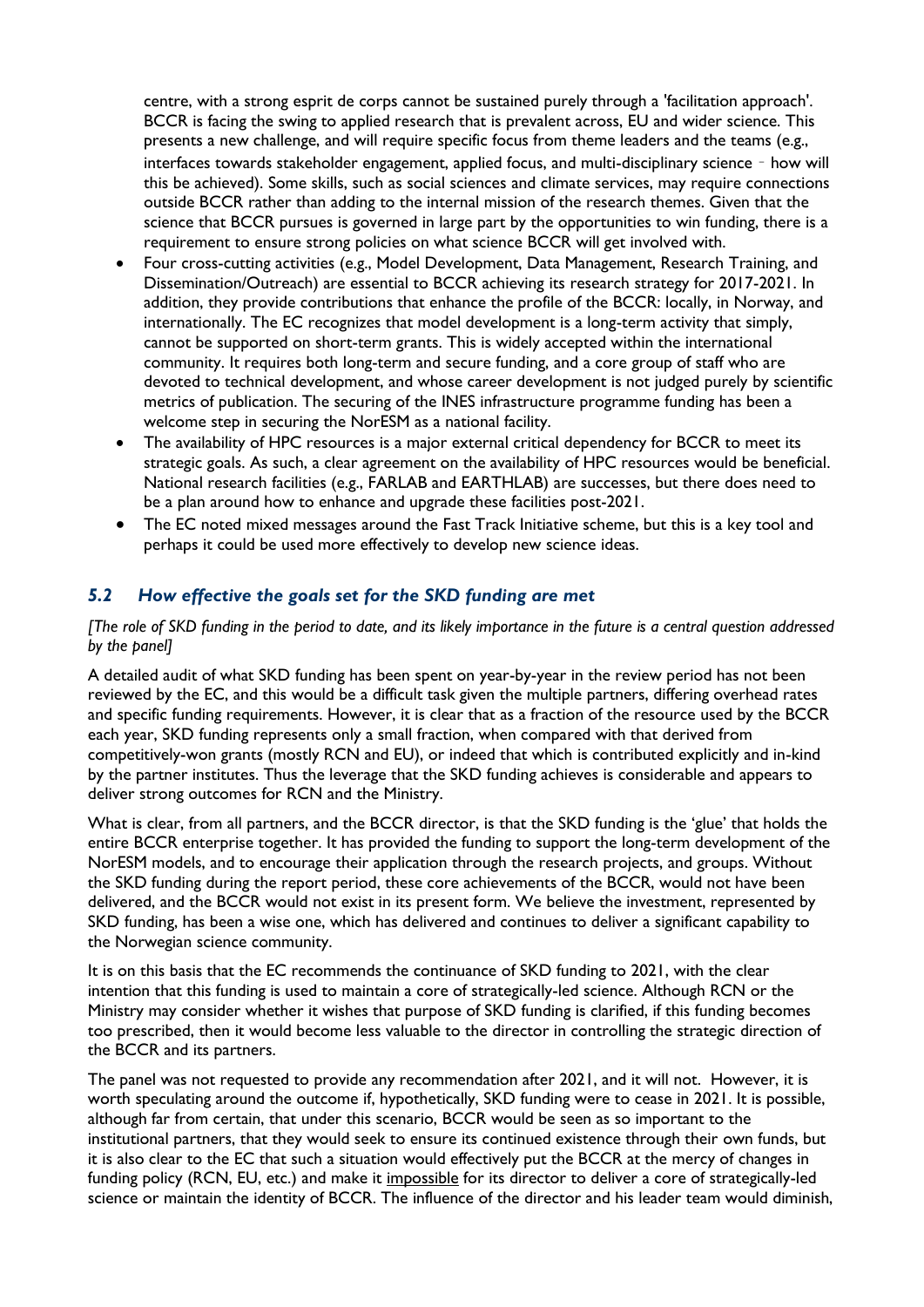and in all likelihood make BCCR unsustainable in the long-term. The EC believes this would be an adverse outcome for BCCR and for Norwegian science, and have discussed several options, by which these risks could be (partially) mitigated.

The EC recommends that the BCCR leadership consider the potential scenarios for funding after 2021, and put into place a plan to mitigate the risks to their organization that this presents.

### **6 Statement**

On behalf of the EC, I confirm that the statements above were agreed by the members of the EC and represent their findings concerning the review of the Bjerknes Climate Centre for Research according to the agreed mandate.

Professor David G. Vaughan

DGVanghan

November 28, 2017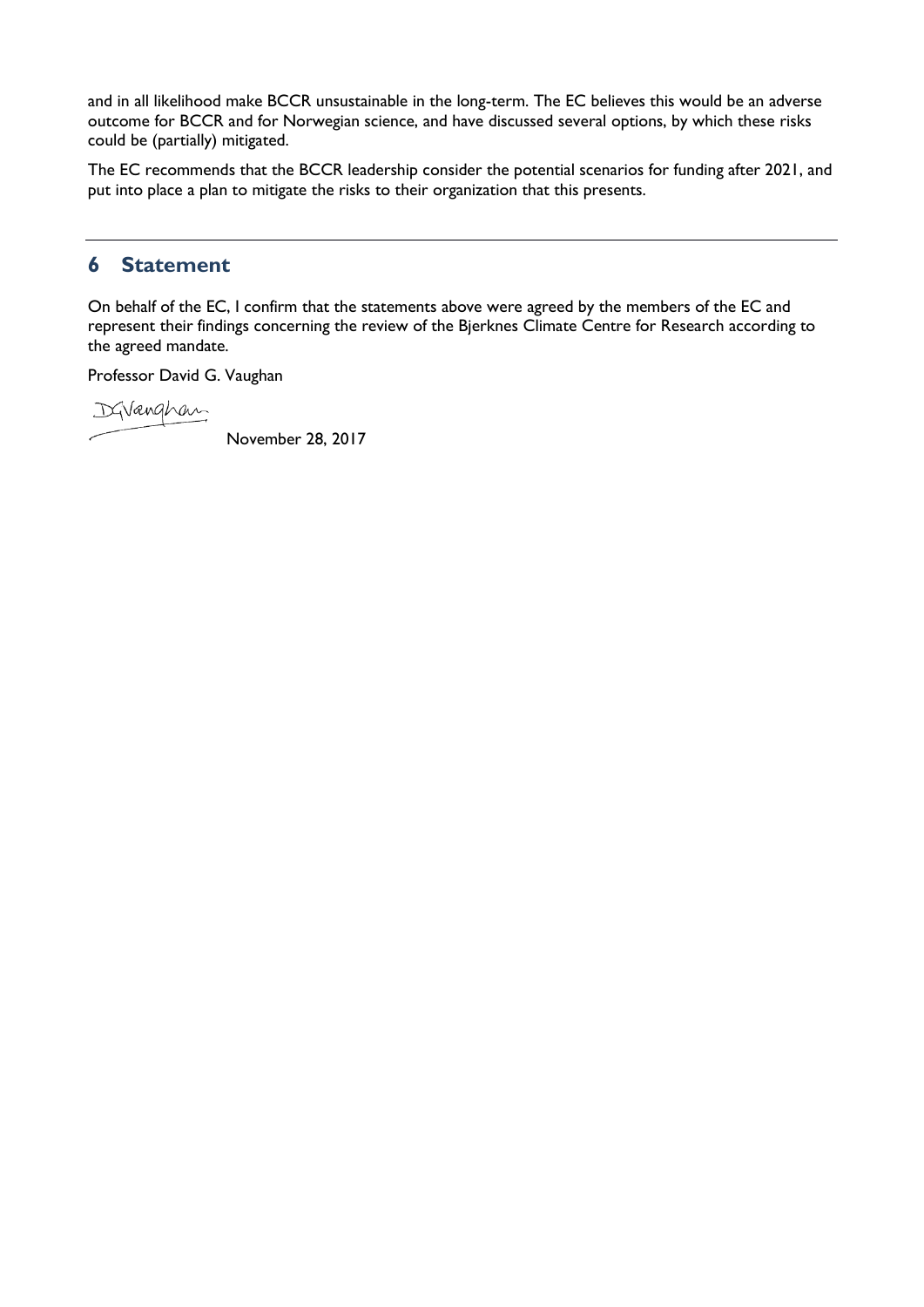# **APPENDICES**

# **Appendix 1** – **EC Panel Composition**

# **Evaluation of the Bjerknes Centre for Climate Research - Evaluation committee**

The Research Council of Norway (RCN) will perform a scientific evaluation of the Bjerknes Centre for Climate Research (BCCR) during autumn 2017. The evaluation is carried out for the Ministry of Education and Research which is providing direct funding to the Centre for Climate Dynamics (SKD) at BCCR for a 12 year period since 2010. This direct funding stream was set up in order to secure and maintain the expertise in climate research successfully built up during the period of RCN Centre of Excellence funding in the period 2003-2012. The evaluation shall form the basis and justification for the possible Ministry decision of continued funding to SKD. RCN, the Ministry and BCCR has agreed that the evaluation will cover the full activity program of BCCR while at the same time identifying and highlighting the added value of the SKD funding.

### **Expertise according to Mandate description June 2017:**

According to the mandate, the evaluation committee will consist of 5 independent international experts with the following competences that cover the scientific priorities of BCCR (some members will naturally cover more than one of the competencies below):

- Global/regional modelling, climate modelling, contribution to IPCC/CMIP
- Natural and anthropogenic climate variability with special focus on the Atlantic/Arctic sector
- Prediction and predictability of North Atlantic and Arctic climate
- Carbon cycle processes with emphasis on the marine North Atlantic and forest biogeochemistry
- Past climate, paleoclimate research, glaciology and marine geology
- Modelling of ice caps and sea level

The committee will also need to possess broad experience in the management of research groups/centers, center organization, operation and strategy work, research education and outreach. The experts shall be internationally recognized and may have participated in previous evaluation work for RCN.

### **Evaluation Committee nominees and expertise:**

The nominated committee consists of 3 senior professors, 1 junior professor and 1 senior scientist (PhD). It is chaired by a science director at a leading climate research institute and is gender balanced. An assessment of impartiality and conflicts of interest was performed.

| <b>Name</b>                   | Profile/expertise according to<br>mandate                                                                                                                                         | <b>Position and appointments</b>                                                                                                                                                                  | Country | ISexl |
|-------------------------------|-----------------------------------------------------------------------------------------------------------------------------------------------------------------------------------|---------------------------------------------------------------------------------------------------------------------------------------------------------------------------------------------------|---------|-------|
| <b>Prof. David</b><br>Vaughan | Leader of Committee (Chair), Ice<br>sheets, paleo and sea level,<br>organization and strategy:<br>Natural and anthropogenic climate<br>٠<br>variability with special focus on the | Professor in Glaciology, Director of Science, British Antarctic<br>Survey (BAS),<br>dgv@bas.ac.uk, https://www.bas.ac.uk/profile/dgv/<br>Member of BAS Science strategy team, Management team and | UK      |       |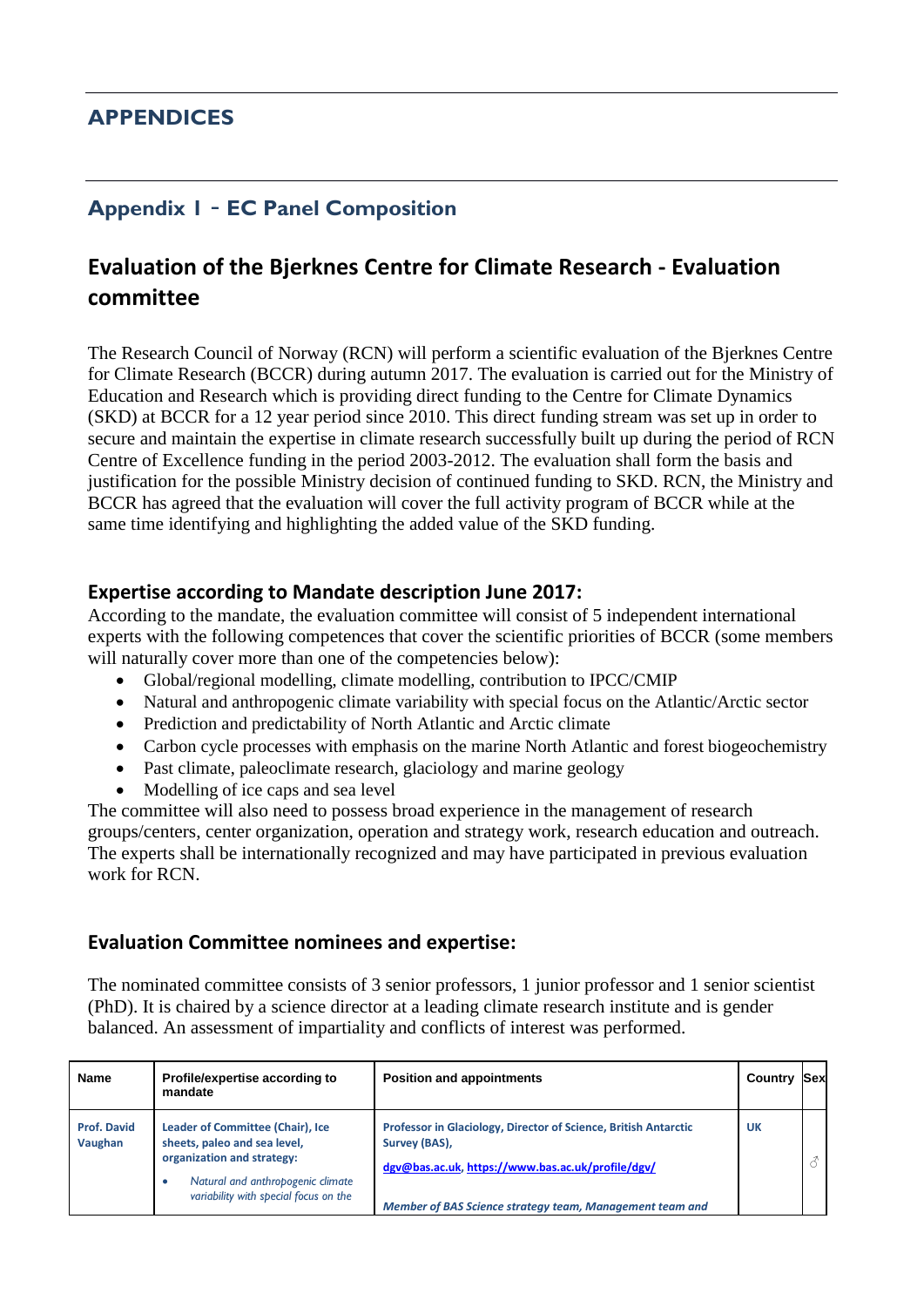|                                                              | <b>Atlantic/Arctic sector</b><br>Prediction and predictability of North<br>$\bullet$<br><b>Atlantic and Arctic climate</b><br>Past climate, paleoclimate research,<br>$\bullet$<br>glaciology and marine geology<br>Modelling of ice caps and sea<br>$\bullet$<br><b>level</b><br>Management, organization and<br>$\bullet$<br>strategy                                                                                                                                                                                       | <b>Executive team, representative in EU-PolarNet, member of NERC</b><br>science board, (Antarctica, Remote Sensing,), Lead Author of IPCC<br>WG II.<br>Coordinator for ice2sea, a large-scale research programme funded<br>by the European Union (2009 - 2013) involving 24 institutions. The<br>role of ice2sea was to reduce uncertainty in the projections of the<br>contribution of melting ice to sea-level rise.                                                                                                                                                                                                                                                                                                                                                                                                                                                                           |                |                |
|--------------------------------------------------------------|-------------------------------------------------------------------------------------------------------------------------------------------------------------------------------------------------------------------------------------------------------------------------------------------------------------------------------------------------------------------------------------------------------------------------------------------------------------------------------------------------------------------------------|--------------------------------------------------------------------------------------------------------------------------------------------------------------------------------------------------------------------------------------------------------------------------------------------------------------------------------------------------------------------------------------------------------------------------------------------------------------------------------------------------------------------------------------------------------------------------------------------------------------------------------------------------------------------------------------------------------------------------------------------------------------------------------------------------------------------------------------------------------------------------------------------------|----------------|----------------|
| Dr. Ralf<br><b>Döscher</b>                                   | <b>ESM model development:</b><br><b>Global/regional modelling,</b><br>$\bullet$<br>climate modelling, contribution<br>to CMIP<br>Natural and anthropogenic climate<br>$\bullet$<br>variability with special focus on the<br><b>Atlantic/Arctic sector</b><br>Prediction and predictability of North<br>$\bullet$<br><b>Atlantic and Arctic climate</b>                                                                                                                                                                        | <b>Science coordinator, Swedish Meteorological and Hydrological</b><br>Institute (SMHI), Ralf.Doescher@smhi.se,<br>https://www.smhi.se/en/research/research-departments/climate-<br>research-rossby-centre2-552/ralf-doscher-1.9305<br>Global modelling activities and model development, Chair of the<br><b>Steering Committee of EC-Earth, Coordinator of European</b><br>contributions to the CMIP6 Scenario MIP in the EU-CRESCENDO<br>project, SMHI representative in the MERGE SG, Swedish<br>representative in ECRA (European Climate Research Initiative).                                                                                                                                                                                                                                                                                                                               | <b>Sweden</b>  | 8              |
| <b>Junior Prof.</b><br><b>Inga Monika</b><br><b>Koszalka</b> | Marine sciences, ocean circulation and<br>young member:<br>Global/regional modelling, climate<br>$\bullet$<br>modelling, contribution to IPCC/CMIP<br><b>Natural and anthropogenic</b><br>$\bullet$<br>climate variability with special<br>focus on the Atlantic/Arctic<br>sector<br>Prediction and predictability of North<br>$\bullet$<br>Atlantic and Arctic climate (selected<br>topics: NAO/AO predictability)<br>Modelling of ice caps and sea level<br>$\bullet$<br>(selected topics: ice sheet-ocean<br>interactions) | Junior professor in physical oceanography at the GEOMAR<br>Helmholtz Centre for Ocean Research, Kiel. ikoszalka@geomar.de,<br>http://www.geomar.de/en/mitarbeiter/fb1/po/ikoszalka/<br>Member of the LAPCOD (Lagrangian Analysis and Prediction of<br><b>Coastal and Ocean Dynamics) and ASOF (Arctic-Subarctic Ocean</b><br>Fluxes) communities. Working with Lagrangian methods in ocean<br>circulation and transport, subpolar North Atlantic circulation and<br>its variability, ocean-glacier interactions, dense water overflows,<br>stirring and mixing processes and their parametrization in models,<br>mesoscale eddies, oceanographic data analysis and development<br>of analysis methods.                                                                                                                                                                                           | <b>Germany</b> | $\Omega$       |
| <b>Prof. Nick</b><br><b>Bates</b>                            | <b>Marine biogeochemistry:</b><br>Carbon cycle processes with<br>$\bullet$<br>emphasis on the marine North<br><b>Atlantic and forest</b><br>biogeochemistry                                                                                                                                                                                                                                                                                                                                                                   | Senior Scientist and Director of Research, Bermuda Institute of<br>Ocean Sciences (BIOS), Professor of Ocean Biogeochemistry,<br>University of Southampton. Nick.Bates@bios.edu,<br>http://www.bios.edu/about/team-members/nicholas-bates/.<br>Several appointments including member of the Challenger Society<br>UK, Partnership for Observation of the Global Ocean (POGO),<br>Consortium for Ocean Leadership (COL), North American Marine<br>Laboratories (NAML). Ocean (Atlantic and Arctic) biogeochemical<br>cycling of carbon, nitrogen and dissolved organic matter, physical<br>and biological processes influencing ocean-atmosphere gas<br>exchange of carbon dioxide, coupling between ocean<br>biogeochemical processes and climate variability, carbon cycling in<br>the Arctic Ocean and surrounding polar seas, ocean acidification.                                            | <b>USA/UK</b>  | 8              |
| Dr. Bette<br>Otto-<br><b>Bliesner</b>                        | Atmospheric sciences, modern and<br>future climate:<br>$\bullet$<br><b>Global/regional modelling,</b><br>climate modelling, contribution<br>to <b>IPCC/CMIP</b><br>Natural and anthropogenic climate<br>$\bullet$<br>variability with special focus on the<br><b>Atlantic/Arctic sector</b><br>Past climate, paleoclimate research,<br>$\bullet$<br>glaciology and marine geology<br>Modelling of ice caps and sea<br>$\bullet$<br><b>level</b>                                                                               | Senior Scientist and Deputy Director of the Climate and Global<br>Dynamics Laboratory, UCAR/NCAR. ottobli@ucar.edu,<br>https://staff.ucar.edu/users/ottobli.<br>Synoptic meteorology, climate diagnostics, and climate change<br>modelling. Involved in educational activities, teaching, research<br>and community service. Development of a climate models used to<br>understand the modern climate system and past climate change.<br>Has chaired the International Geosphere-Biosphere Programme<br>(IGBP), Past Global Changes for the last 3 years, Lead Author in the<br>IPCC 4th and 5th assessment reports. Involved in a number of<br>committees, panels, and advisory boards. Recent scientific<br>activities on development and testing of the Community Earth<br>System Model (CESM), for understanding of past climate change to<br>enhance the credibility of future projections. | <b>USA</b>     | $\overline{P}$ |

Dr. Jon Børre Ørbæk was the RCN administrative responsible and acted as secretary for the EC.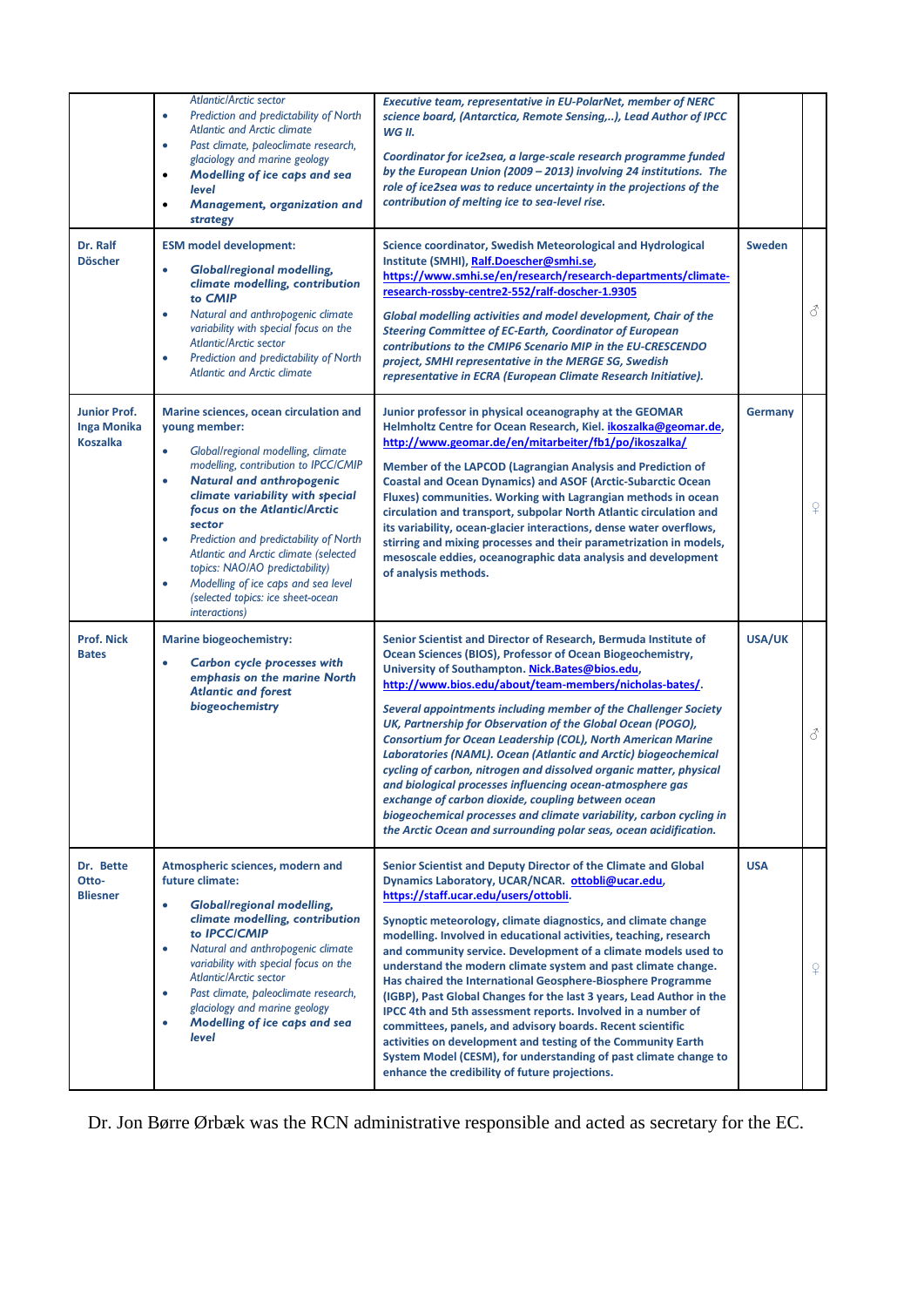# **1. Framework and mandate for the evaluation of the Bjerknes Centre for Climate Research / Centre for Climate Dynamics**

The Research Council of Norway, June 2017

# **1. Introduction**

The Bjerknes Centre for Climate Research (BCCR)<sup>2</sup> is a cooperation between the University of Bergen (UiB), Uni Research (UNI), Institute of Marine Research (IMR) and the Nansen Environmental and Remote Sensing Centre (NERSC). The formal cooperation started in 2000 and received during the period 2003-2012 funding from the Research Council of Norway (RCN) as a Centre of Excellence  $(SFF)<sup>3</sup>$ .

As the Ministry of Education and Research emphasized the importance of securing continuation of the excellent research environment and expertise established under the Bjerknes SFF, the initiative was taken to establish the Centre for Climate Dynamics (SKD) under UiB in 2010. According to the requirement set down by the Ministry, the centre should be an independent unit within the university organisation and with its own governance system (steering board and statutes).

At their board meeting 30.09.2010, UiB decided to establish SKD, and identified an interim period of two years (until the end of the Bjerknes SFF contract) to agree on statutes, organization and governance issues. However, the BCCR partners early identified the need to merge and integrate the activities of the SKD with the BCCR<sup>4</sup>.

All scientific and technical staff is employed by the different partner institutions involved in the BCCR collaboration. The BCCR had in 2016 approximately 210 employees, with 117 scientists, 33 postdocs, 45 PhD-students and 15 technical/administrative personnel, and recruits scientists and students internationally with 37 nationalities represented in the staff in 2016.

# **2. Background**

 $\overline{\phantom{a}}$ 

The extraordinary funding from the Ministry to SKD started in 2010, with 20 MNOK per year the first three years, increasing to 25 MNOK per year from 2013. The center reports directly to the Ministry, except for the first year (2010) when the funding was allocated through the RCN. The funding is for a 12 year period, ending in 2021, under the condition of a successful midterm evaluation.

The SKD funding from the Ministry has partly supported research leaders and internal strategic flagship projects under BCCR. The SKD-funded activities thus represent an integral part of the overall BCCR, and a separate evaluation of SKD would not be possible. Consequently, the Ministry has tasked the RCN to perform a *full evaluation of BCCR, which the same time identifies and highlights the added* 

<sup>2</sup> BCCR website[: http://www.bjerknes.uib.no/en/](http://www.bjerknes.uib.no/en/) 

<sup>3</sup> The Centre of Excellence (SFF) programme gives Norway's best scientists the opportunity to organize their research in centres to reach ambitious scientific goals through collaboration and long-term basic funding. The RCN provides the basic source of funding for the scheme. The SFF home page: www.forskningsradet.no/prognett-sff/About the CoE scheme/1224067001878

<sup>4</sup> The integration is described in the BCCR annual report from 2013 and 2014.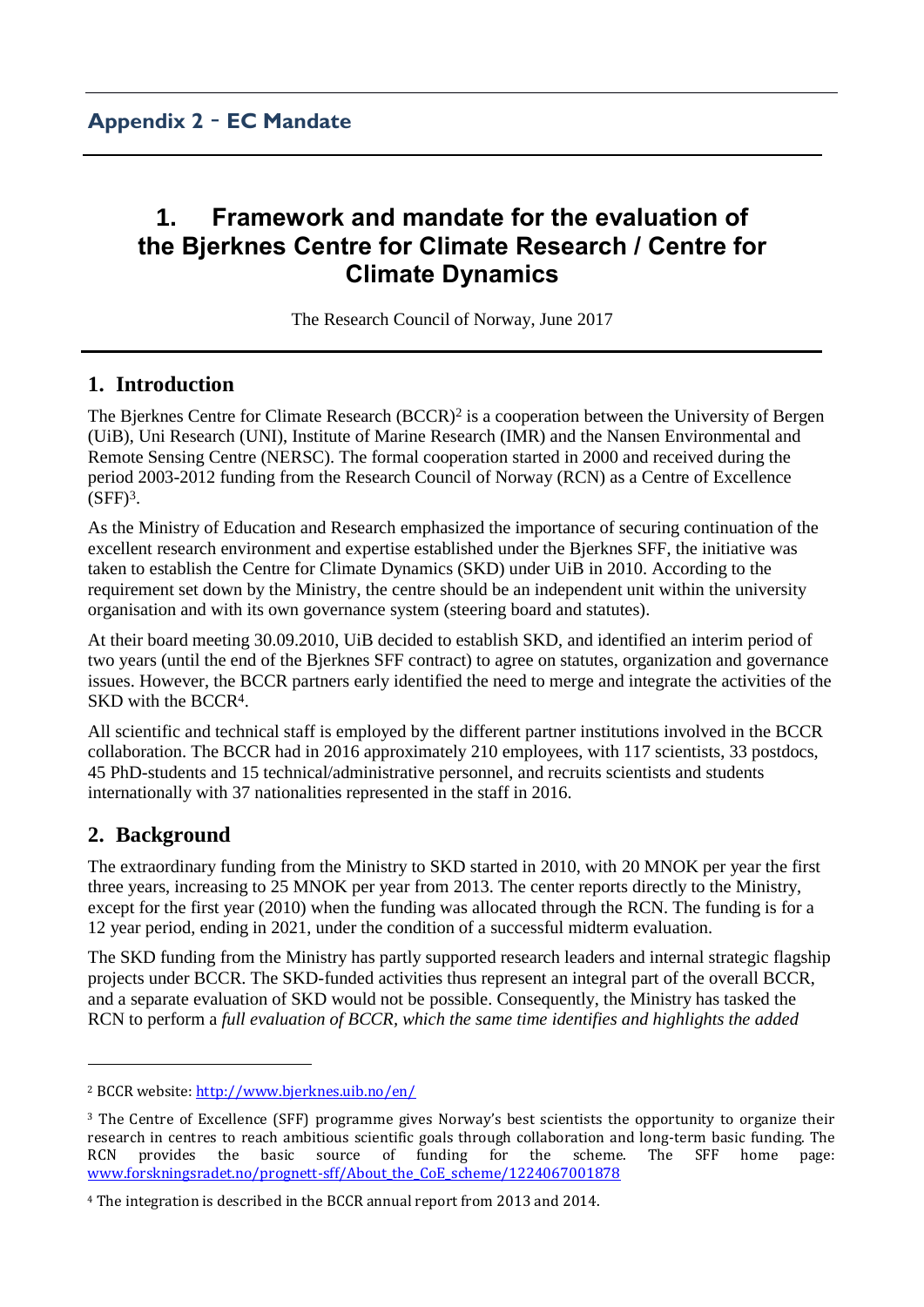*value of the SKD funding to the overall activity program of BCCR* (hereafter called the evaluation of SKD/BCCR*).*

# **3. Objective**

The primary objective of the evaluation is to form the basis for the Ministry decision regarding whether or not to continue the funding for SKD for the second half of the 12-year period. The Ministry need to know if the goals set for the centre<sup>5</sup> are met, according to the requirements set by the Ministry in its 2010 allocation letter to RCN and in the RCN contract with UiB.

The criteria, questions and indicators listed below will be the basis for the evaluation committee recommendations and assessment on the centre's performance with respect to scientific quality, organisation and future strategy. The choice of SKD/BCCR evaluation criteria and method is well in line with the midterm evaluation of the RCN-funded SFFs from its 2011 call.

# **4. Procedure and outcome**

The evaluation of SKD/BCCR will cover the period of SKD-funding, i.e. 2010-2016, as well as the strategy plans set for BCCR for the remaining part of the SKD funding and beyond (next five to ten years). The evaluation committee should take into account that the BCCR cooperation existed before it received SFF and SKD funding, and will continue to exist also after the end of the dedicated SKD funding.

The evaluation will cover the full activity program of BCCR, with special focus on the added value of the SKD funding, both with respect to the overall performance and research output of the center, but also added value of organizing the SKD funding under the center and not as individual research projects. BCCR will therefore need to identify and highlight how the SKD funding is used, and provide concrete examples of its impact on the quality and overall activity level of BCCR.

An evaluation committee with international experts will be appointed specifically for the evaluation. Based on the *background material* and a *site visit*, the evaluation committee will write an evaluation report that will comment on how well the centre meets the evaluation criteria.

The evaluation report shall also encompass concrete recommendations for the further continuation and development of SKD/BCCR. The evaluation committee shall provide a basis for the Ministry to conclude on the continued funding. Thus, the evaluation committee need to provide a basis and justification for the following three possible Ministry decisions:

- 1. Continue the SKD funding for the remaining period.
- 2. The centre should take corrective actions according to the evaluation recommendations, before the SKD funding is continued.
- 3. The SKD funding should be terminated.

The RCN will forward the evaluation committee recommendations and report to the Ministry, together with advice and comments from Research Board for the Division for Energy, Resources and the Environment.

The evaluation shall be performed according to the time schedule given below.

# **5. Evaluation criteria**

The following three main criteria will be used in the evaluation:

- 1. The scientific quality, focussing on the period of SKD funding
- 2. The centre organisation

1

<sup>5</sup> The goals set for the centre, given in the Ministry decision and allocation letter to RCN and the RCN contract letter to UiB in 2010, are reflected in the evaluation criteria. The original letters will also be provided to the evaluation committee as part of the background material.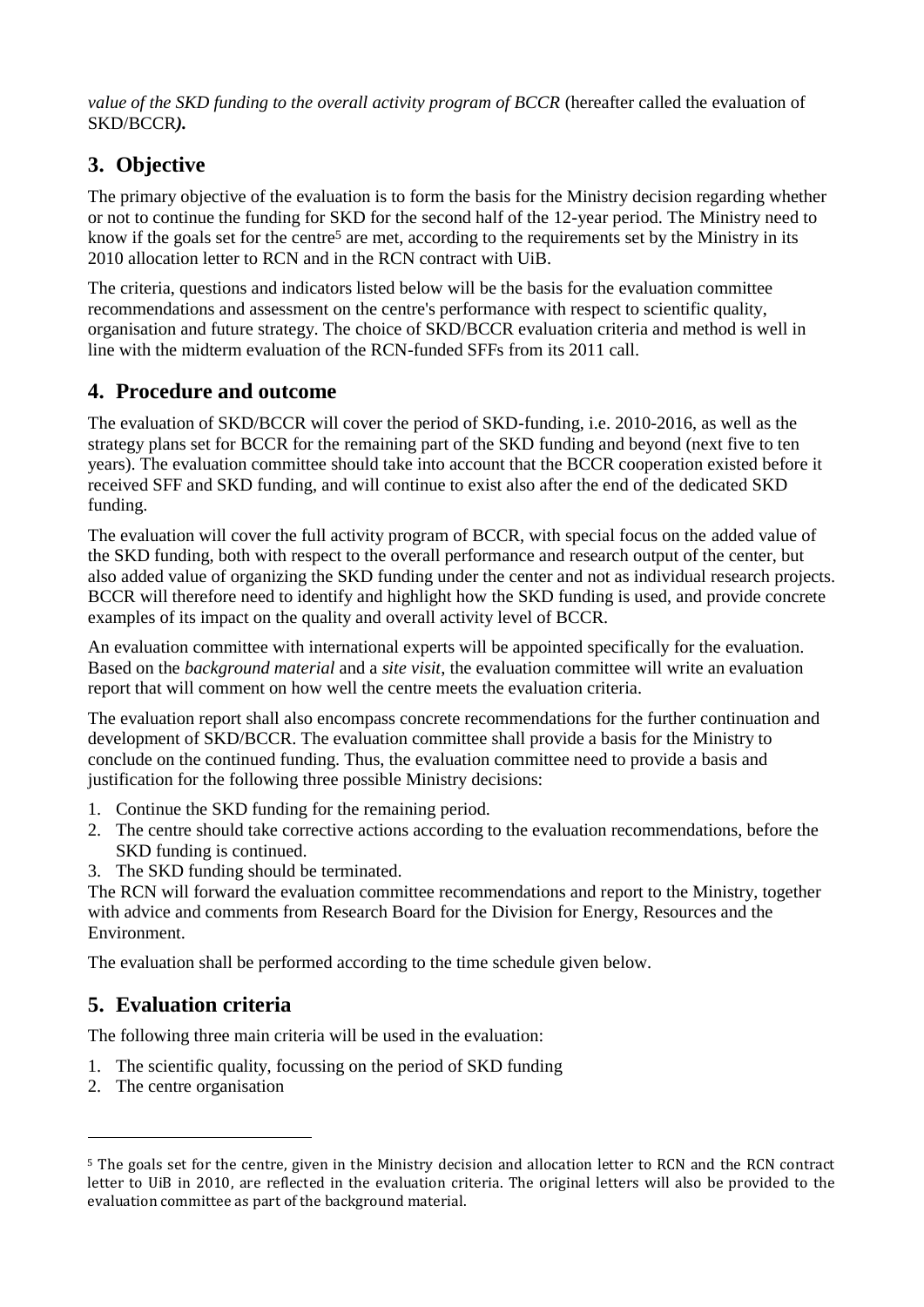3. How effective the goals set for the centre are met, and the strategy plans for the next five to ten years

The committee may also discuss to what extent the original scientific goals set for BCCR/SKD were well formulated and have turned out to be in line with those targeted during the period. This also allows a consideration of the centre's influence on structuring the field of climate research. The criteria are the same main criteria as those used in SFF midterm evaluations and the midterm evaluation of BCCR in 2006. The evaluation committee should, however, note that the evaluation of SKD/BCCR need to take into account that the center now has a different and broader mission and organization and reports differently than the previous and more specialized SFFs.

The committee shall address the following points:

- In general how well the goals set for the center are met, with specific reference to the statutes originally set for SKD and its work program (description of scientific profile of the center and the provisions set by the Ministry).
- To what degree the center has developed into a leading research community that provides state of the art knowledge about climate change and variability, as well as better understanding and modelling of the past, present and future regional and global climate.
- The center's position in international climate research and its international recognition.
- The center's position in national climate research and its recognition.
- The center's role in climate research education, contribution to research recruitment locally, nationally and internationally. To what degree the center maintains and develops young researchers and talents.
- The center's role in assessment work, such as in relation to the UN IPCC AR5, or roles in other national or international advisory processes, white papers etc.
- The center's contribution to understanding decadal variability and prediction, the carbon cycle and feedback mechanisms in the climate system, as well as regional climate scenarios for Norway and other countries.
- How the SKD funding has been used as well as the added value of the SKD funding for the overall activity program of the BCCR.
- $\bullet$  The general scientific production of the center (quantity, quality)
- The center's local, national and international cooperation and roles
- Outreach activities and societal relevance, visibility in society
- The center's strategy for the next five to ten years

### **2. Evaluation criteria and indicators for the first period (2010-2016)**

This scheme follows the same format as that performed under the SFF midterm evaluation. The main criterion is the scientific quality:

*3. Is the quality of the scientific output from the centre on the level of "excellent international research"?*

The organisation of the centre is also to be evaluated:

4. *Is the centre's organisation excellent for the research?*

Under this point, there are additional sub-points to be evaluated:

- *Has the scientific output been profiting from the "organisation as a centre" (e.g. interaction between researchers / research groups)?*
- *Does the research management contribute to improved research?*
- *Is the quality of researcher training (PhD) on a high international level?*
- *Are the plans for career development for junior researchers good and is independence encouraged?*
- *Is the international research cooperation excellent and contributing to research?*
- *Is the national research cooperation excellent and contributing to research?*
- *Is the centre attracting excellent research talents and researchers?*
- *Is the outreach/dissemination of high quality and of a suitable volume?*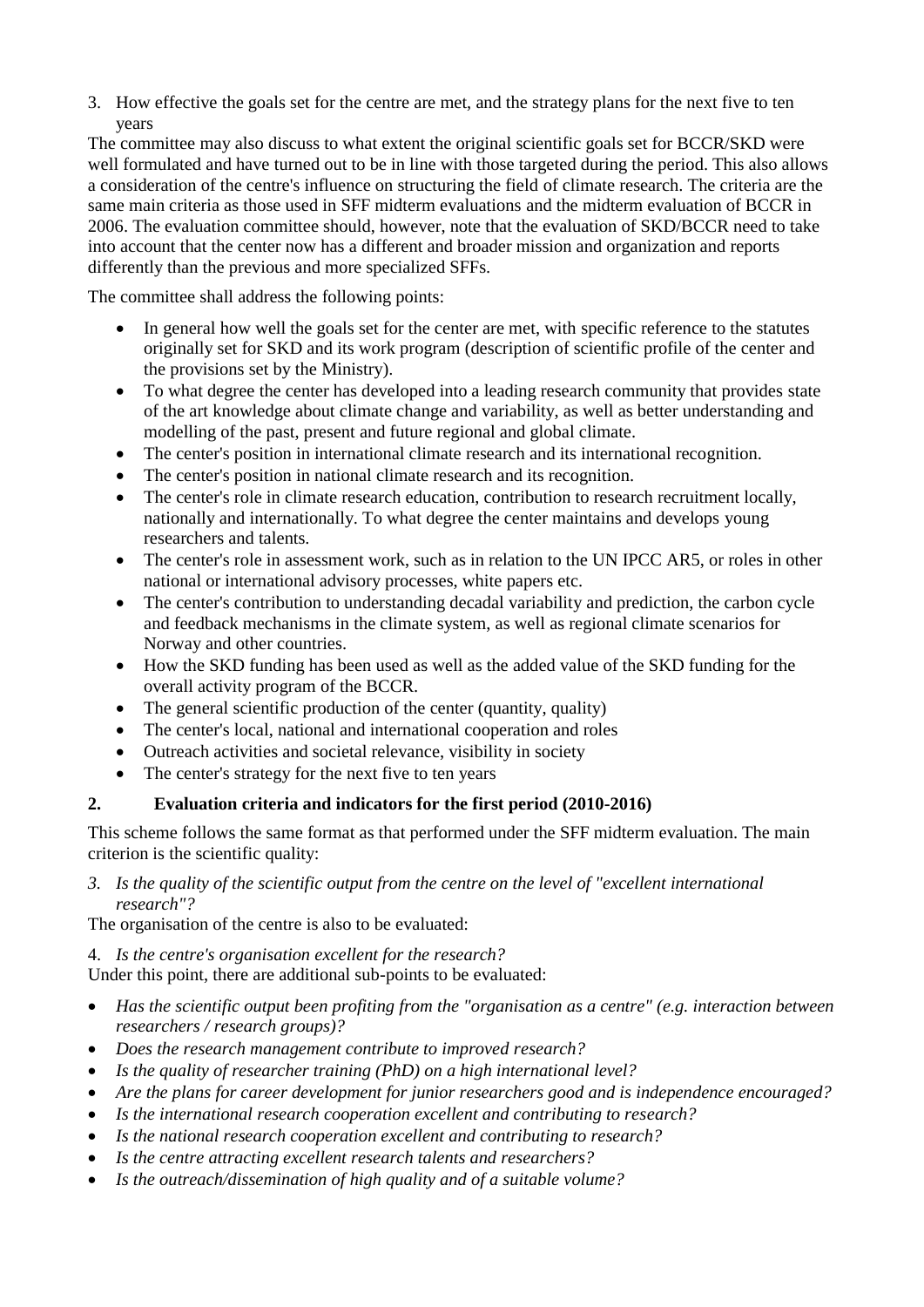- *Have the actions to improve gender balance, in particular among the senior researchers or potential senior researchers, been functioning well?*
- *Are the partner institutions contributing to the centre?*
- *Is the administration and technical support of high quality?*
- *Is the physical organisation (distributed, co-located) of the centre working well?*
- *Is the centre well supported by the host institution management?*

*The evaluation criteria shall be applied to the full activity program of BCCR, with special focus on the added value of the SKD funding.*

### **5. Evaluation criteria and indicators for the future period (2017->)**

This scheme follows the same as that performed under the SFF midterm evaluation.

The centre' strategic project plan for the future period may refer to the present research and state that all or parts of the present research will be continued. In addition, new directions of the research (if any) must be emphasized, and dis-continued research must be mentioned. A rough implementation plan for the research is an important part of the description.

When it comes to the organisation, emphasise plans to employ researchers with specific new expertise (if any), re-organisations (if any), changes in the researcher training (if any), the plan for submitting proposals to international funding schemes, plans for improving gender balance and plans for the centres' research after the 12-year financing of the SKD ends.

Evaluation criteria for the research plans:

- *To what extent are the proposed research and objectives still ambitious, with the potential to achieve ground breaking results?*
- *To what extent is the outlined scientific approach for the second period feasible?*
- *To what extent are the proposed timescales (implementation plan) and resources (financial, use of research infrastructures, etc.) necessary and properly justified?*
- *To what extent are changes in the research positive and well justified?*

Evaluation criteria for the organisation of the centre:

- *Are there offensive plans for preparing and submitting proposals to Horizon 2020 or other international funding schemes appropriate for this field of research?*
- *If the scientific field is characterized by a gender imbalance, are the plans to support development of research talents of the under-represented gender towards qualification for more senior-level positions appropriate?*
- *To what extent are changes in the organization positive and well justified?*

*Is the strategy for continuation of the most successful research realistic and sufficient?*

*The evaluation criteria shall be applied to the full activity program of BCCR, with special focus on the added value of the SKD funding.* The evaluation committee may also formulate additional questions and request additional quantitative information as they find appropriate.

# **6. Composition of the evaluation committee**

The committee will consist of five independent international experts with the following competences that cover the scientific priorities of BCCR (some people may cover more than one of the competencies below):

- Global/regional modelling, climate modelling, contribution to IPCC/CMIP
- Natural and anthropogenic climate variability with special focus on the Atlantic/Arctic sector
- Prediction and predictability of North Atlantic and Arctic climate
- Carbon cycle processes with emphasis on the marine North Atlantic and forest biogeochemistry
- Past climate, paleoclimate research, glaciology and marine geology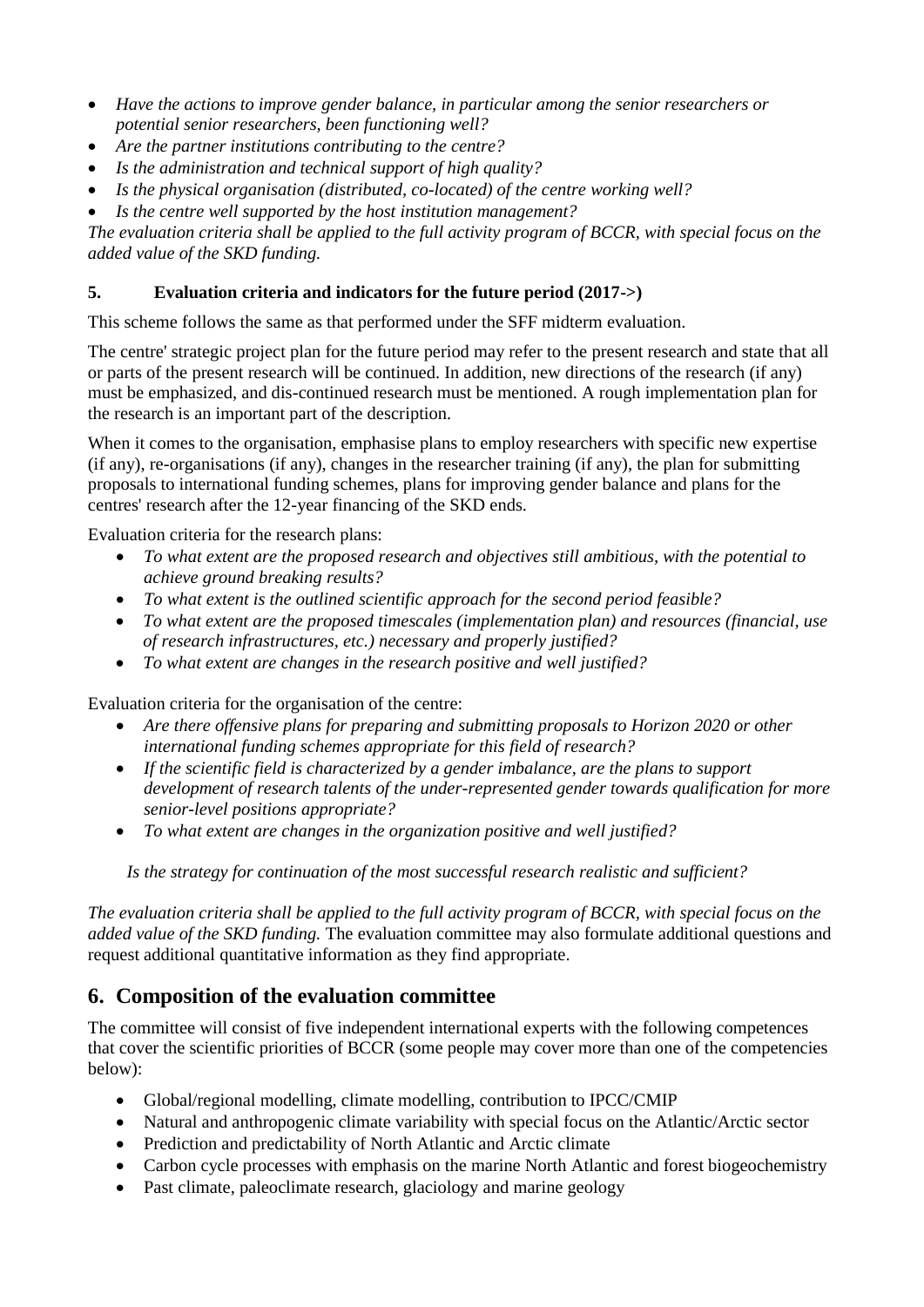• Modelling of ice caps and sea level

The committee will also need to possess broad experience in the management of research groups/centers, center organization, operation and strategy work, research education and outreach. The experts shall be internationally recognized and may have participated in previous evaluation work for RCN.

The members of the evaluation committee will receive the background material in due time before the evaluation *site visit*. The committee members are asked to:

- Read the self-assessments and annual reports from the centre. Other information available through websites, science indexes, journals etc. may also be assessed for a fuller picture.
- Prepare a sketch for the evaluation report and formulate some questions to be sent to the centre before the *site visit*. (Other questions may pop up and be discussed at the *site visit*.)
- Conduct a *site visit*.
- Write a consolidated assessment report. Correct any factual mistakes after consulting the centre on the final text.

### **7. Timetable**

The evaluation committee will perform the major part of its work during September, October and November 2017. The final evaluation report shall be concluded by 15 November 2017. The progress plan will be prepared by the evaluation committee in cooperation with the RCN.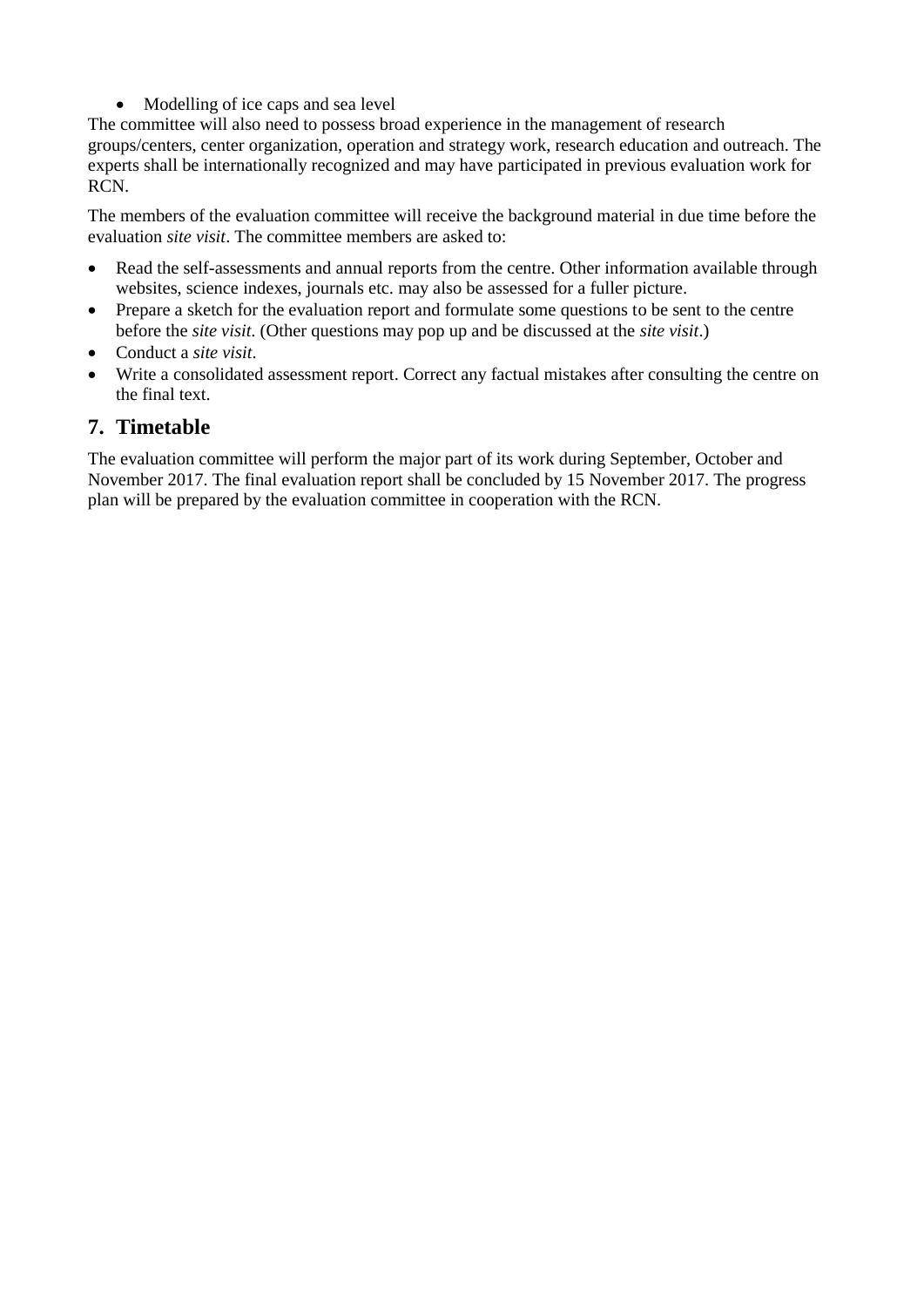# **Appendix 3** – **Background material for the EC**

September 1st 2017:

- Activity report Bjerknes Centre for Climate Research 2010-2016 included report on Finance and Personell p. 5 and links to Bjerknes Annual reports 2010-2016 p.17.
- SKD årsmeldinger 2010-2016. These annual reports are in Norwegian and have been sent to the Ministry for Research and Education each year. The activity report listed above, is a synthesis of these annual reports.
- SKD projects 2011-2015 Final reports. This document is a collection of the final reports from the SKD-projects 2011-2015.
- Doctoral dissertations 2010-2016.
- Publications 2010-2016, to be replaced by new publication list sent 15th of September.

September 15th 2017:

- Publications 2011-2016.
- Self-evaluation reports
	- Institute for Marine Research, IMR
	- Nansen Centre for Remote Sensing, NERSC
	- Uni Research Climate, URC
- Report from the host institution University of Bergen.
- Finances at Bjerknes Centre for Climate Research.
- Self-evaluation report 2010-2016, from the centre director.
- Strategy report 2017-2021 (and beyond), from the centre director.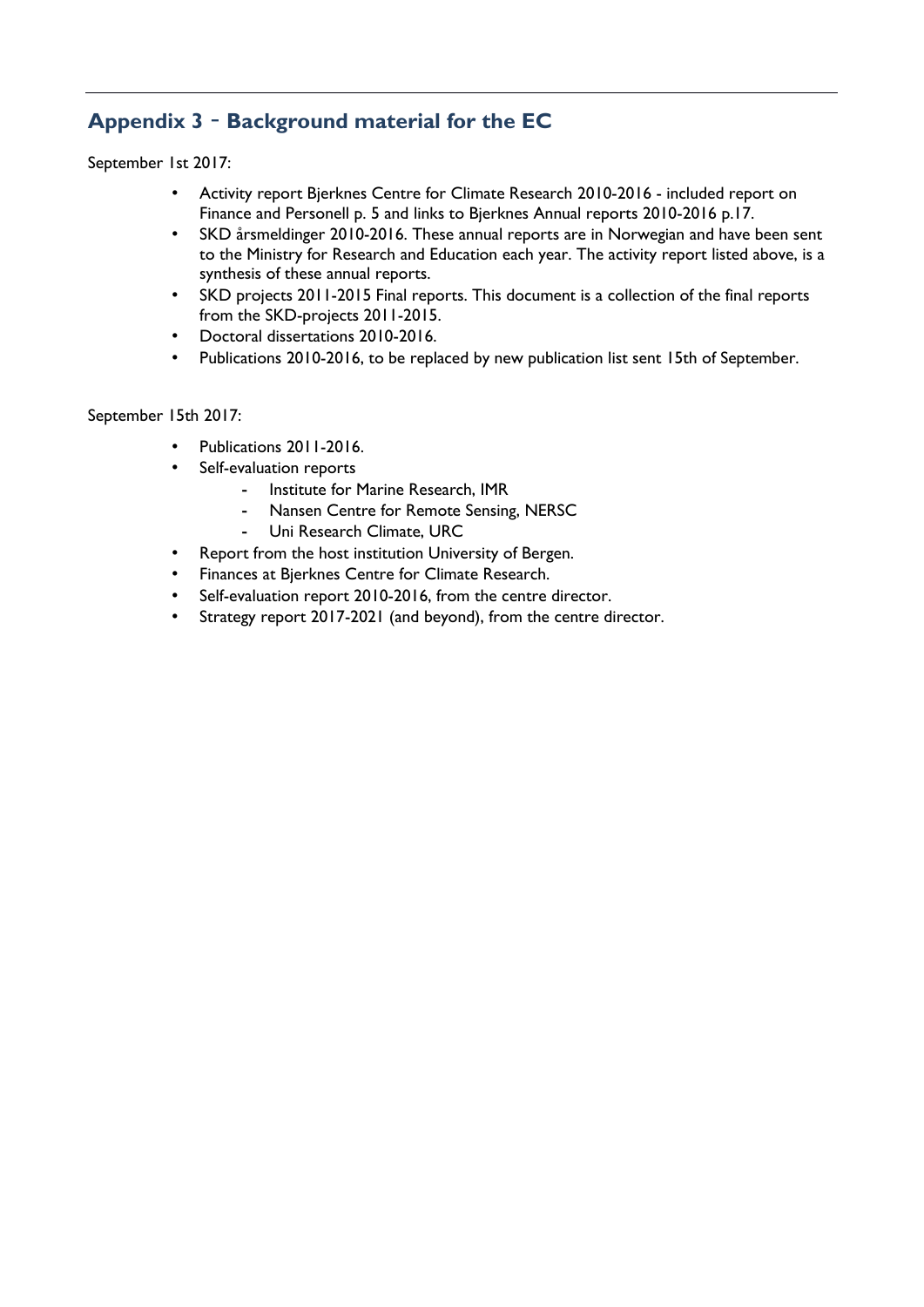# **Appendix 4** – **Agenda for Site visit**

AGENDA FOR THE MEETING BETWEEN THE BJERKNES CENTRE, THE BJERKNES CENTRE EVALUATION COMMITTEE (EC)

#### **Monday 23. October**

Venue: Scandic City Bergen Hotel, Håkonsgt 2-7

- 09.00-10.00 EC Private meeting (Internal Briefing for EC).
- 10.00-12.00 The Bjerknes Centre, organization and strategy (with SAC and EC present)
- 10.40-12.00 Status and future plans, presentations by research leaders
	- Global Climate (Camille Li)
	- Polar Climate (Tor Eldevik)
	- Climate Hazards (Anna Nele Meckler)
	- Carbon System (Are Olsen)
- 13.00-13.30 EC Summing up morning session, planning interviews
- 13.30-17.00 Interviews with Bjerknes Research Group leaders (7 scientists)
	- Mats Bentsen and Odd Helge Otterå (RG1: Climate model development and projections, UNI)
	- Anne Britt Sandø, Noel Keenlyside and Stefan Sobolowski (RG2: Climate prediction and climate service, IMR)
	- Christoph Heinze and Are Olsen (RG3: Carbon cycle and biogeochemistry, Geophysical Inst., UiB)
	- Camille Li, Tor Eldevik and Jan Even Nilsen (RG4: Large-Scale atmosphere-ocean dynamics. Geophysical Inst., UiB)
	- Igor Ezau and Lars Henrik Smedsrud (RG5: Atmosphere, cryosphere and ocean processes, NERSC)
	- Jostein Bakke, Anne Bjune and Martin Miles (RG6: Natural climate variability extending the instrumental record, Dept. of Geosciences, UiB)
	- Bjørg Risebrobakken, Kerim Nisancioglu and Anna Nele Meckler (RG7: Past climate dynamics, UNI)

17.00-18.00 EC – summing up afternoon session/interviews – key messages

#### **Tuesday 24 October**

- 09.00-12.00 Scientific highlights and research training (with SAC and EC)
	- Climate carbon feedbacks (Christoph Heinze)
	- Atmospheric dynamics, jets and storm tracks (Erica Madonna)
	- Atlantic inflow and ecosystem responses (Vidar Lien)
	- AMO variability and linkages to the Arctic (Martin Miles)
- 10.10-10.30 Research training (Thomas Spengler)
- 10.50 11.05 Bjerknes Climate Data Centre (Benjamin Pfeil)

**Highlights** 

- Past AMOC stability (Ulysses Ninnemann)
- Deglaciation dynamics and DATED data set (Anna Hughes)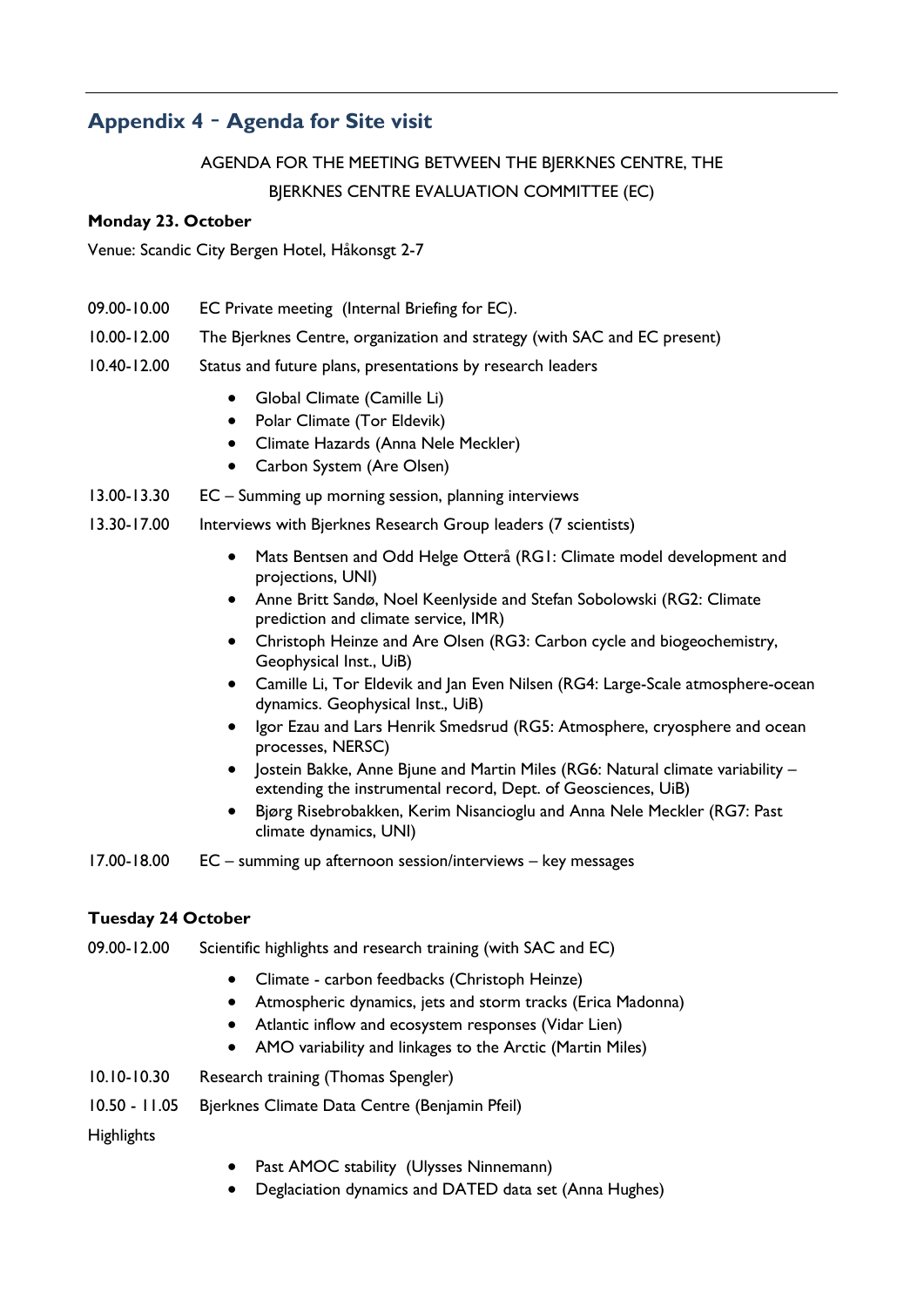- Attribution and projection of regional sea level (Jan Even Nilsen)
- Quantification and interpretation of the Suess Effect (Marie Eide)

13.00-13.30

- Climate modeling, climate prediction and future priorities (Mats Bentsen, Noel Keenlyside)
- Antarctic field work and process understanding (Svein Østerhus)
- Atmospheric boundary layer and global warming (Richard Davy)
- Communication: Bridging the gap between science and society (Gudrun Sylte, Øyvind Paasche)
- 14.30-15.15 EC Interviews on Organizational aspects and Education/Career development
- 15.15-16.00 EC Interview on Finance and personnel
	- Ragnhild Stolt-Nielsen (Administrative leader)
	- Gudrun Sylte (Communication leader)
- 16.00-18.00 EC summing up morning and afternoon sessions key messages

#### **Wednesday 25 October**

- 09.00-11.00 EC Site visit to the partner institutions
	- NERSC David Vaughan
	- IMR Inga Koszalka
	- UNI-Research Ralf Doescher
	- UiB Nick Bates / Bette Otto-Bliesner
- 11.00-12.00 EC private meeting Summing up site visits and interviews key messages
- 13.00-13:30 EC Clarifying session with Bjerknes Centre leader group
	- **•** Tore Furevik (Centre Director)
	- Ragnhild Stolt-Nielsen (Administrative Leader)
	- Tor Eldevik (Research leader Polar Climate)
	- Anna Nele Meckler (Research leader Climate Hazards)
	- Are Olsen (Research leader Carbon System)
	- **•** Francois Counillon (Representative Nansen Center)
	- Frode Vikebø (Representative Institute of Marine Research)
	- Petra Langebroek (Representative Uni Research)
- 13:30-16.00 EC Summing up, evaluation agree and record key findings
- 16:00 Panel Disperses.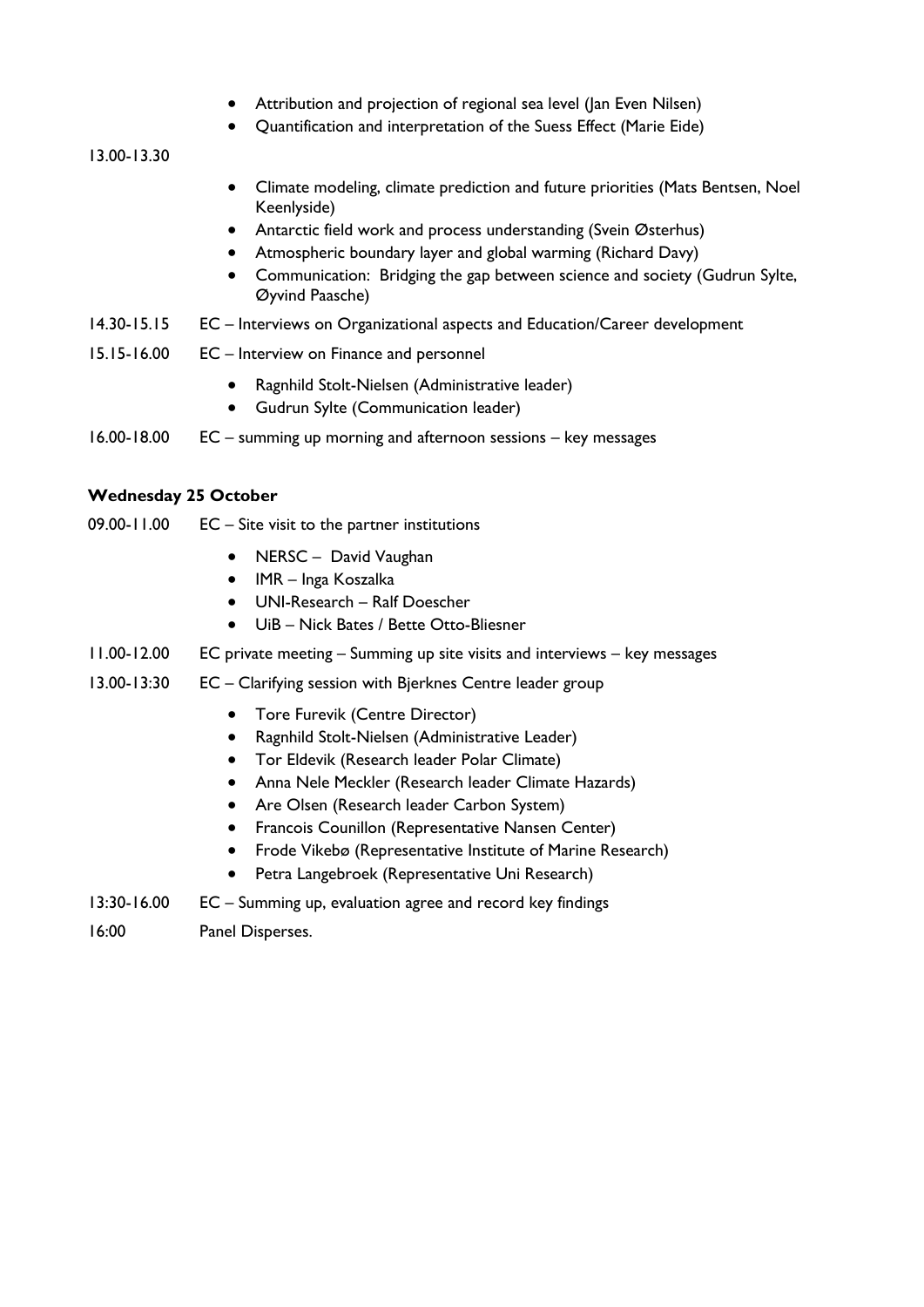# **Appendix 5** – **Summary of visits to Partners Insitutes**

### *6.1 NERSC*

The Nansen Environmental and Remote Sensing Centre is an independent non-profit research foundation conducting basic and applied environmental and climate research. Working in seven science teams, under a recently appointed director, the centre has scientific expertise in Earth system environmental and climate research, satellite remote sensing, modelling and data assimilation.

The site visit, undertaken by David Vaughan, met with several senior science staff, including Johnny Johannessen) and then separately with four representatives for early-career research staff (PhD students and Postdocs).

The NERSC is a vigorous institute with wide ranging research expertise and ambition. It has contributed notable scientific outcomes to BCCR.

### *6.2 IMR*

The EC member Inga Koszalka met with the Research Director Geir Huse, Program Leader Frode Vikebø and several Senior Scientists members of the Oceanography and Climate (OK) Research Group (strongly engaged in the BCCR activities) as well as a PhD student.

The IMR emphasizes that its mandate is to provide advice to Norwegian authorities on aquaculture and the ecosystems of marine areas under Norwegian jurisdiction and their research is not simply academic but supports the IMRs societal responsibilities. The common activities within BCCR constitute just a small part of the IMR overall activities and are restricted to the Oceanography and Climate (OK) group but the collaboration with BCCR is considered strategic because:

- The BCCR offers IMR a broader expertise in physical oceanography and climate variability that are essential part of the marine ecosystem dynamics. Of particular relevance to IMR is the collaboration involving the BCCR modeling framework: Earth system model (NorESM) with regional downscaling capability and a decadal prediction model (NorCPM). The collaboration with BCCR thus improves the IMR ecosystem services.
- The PhD network of BCCR offers the PhD students at IMR a round education, broader expertise and future collaborations. This is important as the doctoral education of their students is an element of the IMR staff recruitment process.
- IMR has growing ambitions on publishing in international scientific journals and considers their participation in BCCR activities as one of the ways to achieve that.

**Added value of the SKD funding**: IMR has received SKD funds of ~3 Mio NOK yearly during 2011-2016. Most of these funds was dedicated to pay researchers' hours for the OK group members engaged in the SKD projects.

**Engagement in the SKD projects**: In the I phase, IMR participated in 6 out of 7 SKD strategic projects with the following contribution to the total project Personal Months (PM): IPCC (21%), IMMUNITY (23%), PRACTICE (7%), REGSCEN (33%), SEALEV (12%) and BIOFEEDBACK (20%). In the II phase, IMR participated in 4 out of 8 projects: PARADIGM (34%), MARGINS (5%), FRESHWATER (40%), BIGCHANGE (13%).

IMR has allocated a part of its financing from its owner, the Ministry of Industry and Fisheries to support both the external projects and the BCCR research, compensating the researchers' salaries and providing access to the operational oceanographic facilities and oceanographic data.

**Future outlook**: IMR plans to get more involved in the BCCR activities in the future, and hopes that the BCCR activities will become more relevant to the IMR services (as expected because of growing emphasis of the funding for the applied science). In general, the IMR supports the ongoing re-organization of the IMR and the new leadership. All four new Research Groups are potentially relevant to IMR, The Polar Climate group is seen as the most relevant. There is a concern about some aspects of the current strategy of the BCCR and its relation to IMR (the unclear focus of the Hazards Group, the new strategy for the modeling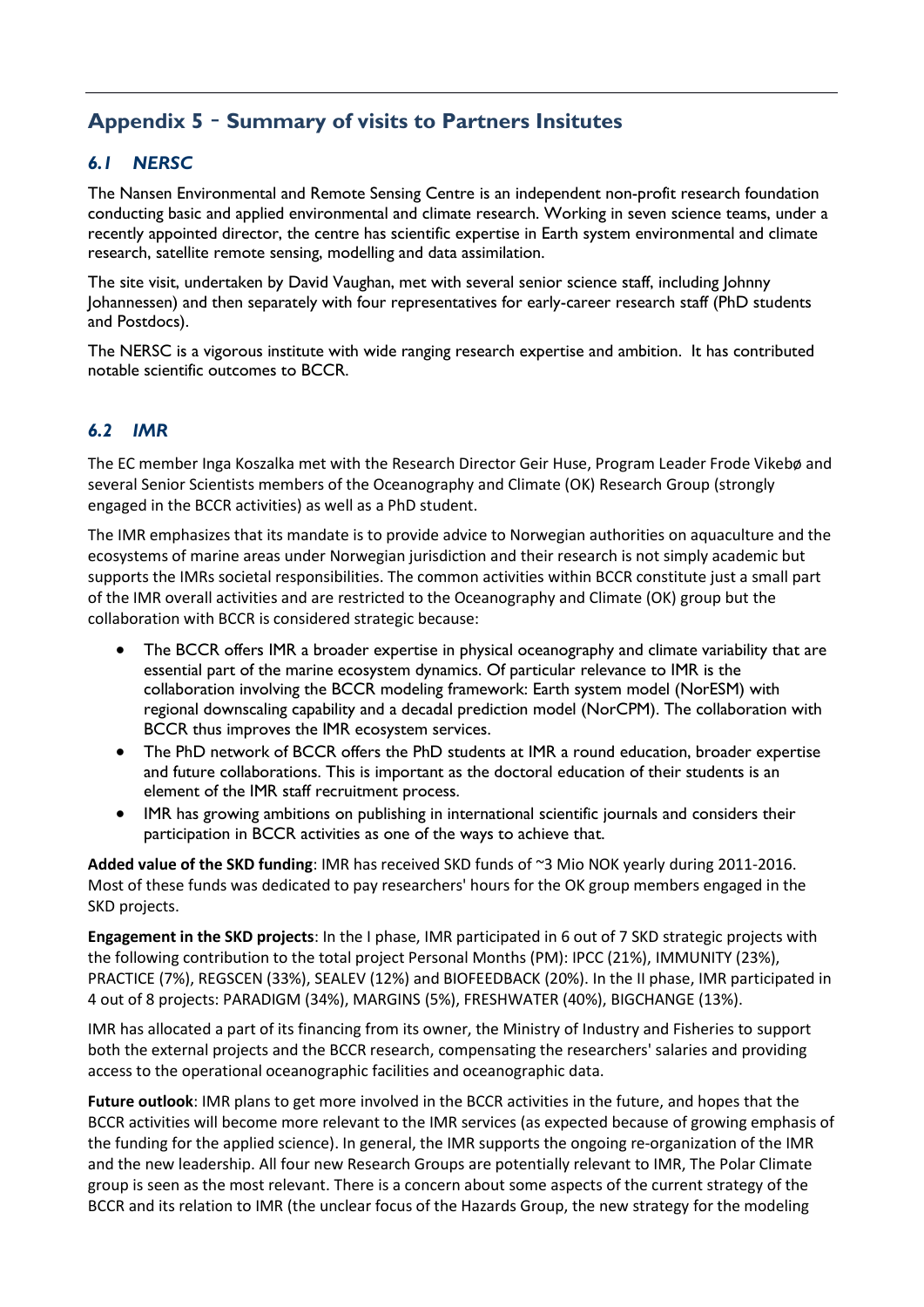activities as a cross-theme and the changing rules for access to modelling services within INES, and a strong branding of the BCCR). IMR has no representatives in the new leadership of the BCCR but Svein Sundby became a member of the Board with a mission to advocate the IMR interests.

### *6.3 UNI Research*

The EC, represented by Ralf Döscher, was given the possibility to talk to the directors, the senior leaders and early career scientist. Unanimously, the view of BCCR as the main identity for researchers was confirmed. UNI Research provided ample opportunity for exploring the strategic situation and perspective for research and the staff involved in the research. Important considerations with respect to UNI Research are:

- The task of leading the global and regional climate model development results in a central role. The approach of developing NorESM based on CESM and several own component models succeeded very well thanks to a thoughtful strategy, skilled staff and the more than critical mass of codevelopers and model users at BCCR and elsewhere.
- Regional climate modelling provides a link to BCCR-external players in the field of climate services, which was under-emphasized on a BCCR level so far.
- Global and regional model developers would benefit from an even more dense integration with process knowledge in the center, e.g. with glacier, sea ice and hydrography research as well as with marine impact research.
- A more advanced career support for early career scientists after the PhD is considered desirable.

### *6.4 UiB*

The Geophysical Institute (GFI) and the Department of Geosciences at the University of Bergen (UiB) provide a wide range of Earth and ocean science studies through a diverse academic faculty and associated researchers. The site visit, undertaken by Nick Bates and Bette Otto-Bliesner, met with a diverse group of UiB staff and students, including Director of GFI, early to senior career faculty, post-doctoral fellows and PhD students, in separate and group meetings. The value of and the commitment to BCCR was evident from the Director to the PhD students. The EC representatives were also shown facilities such as EarthLab and Farl ah

The UiB's Geophysical Institute and Department of Geosciences are diverse and dynamic, with wide ranging research expertise and ambition. As with other partners of the BCCR, they have contributed notable scientific outcomes of the centre.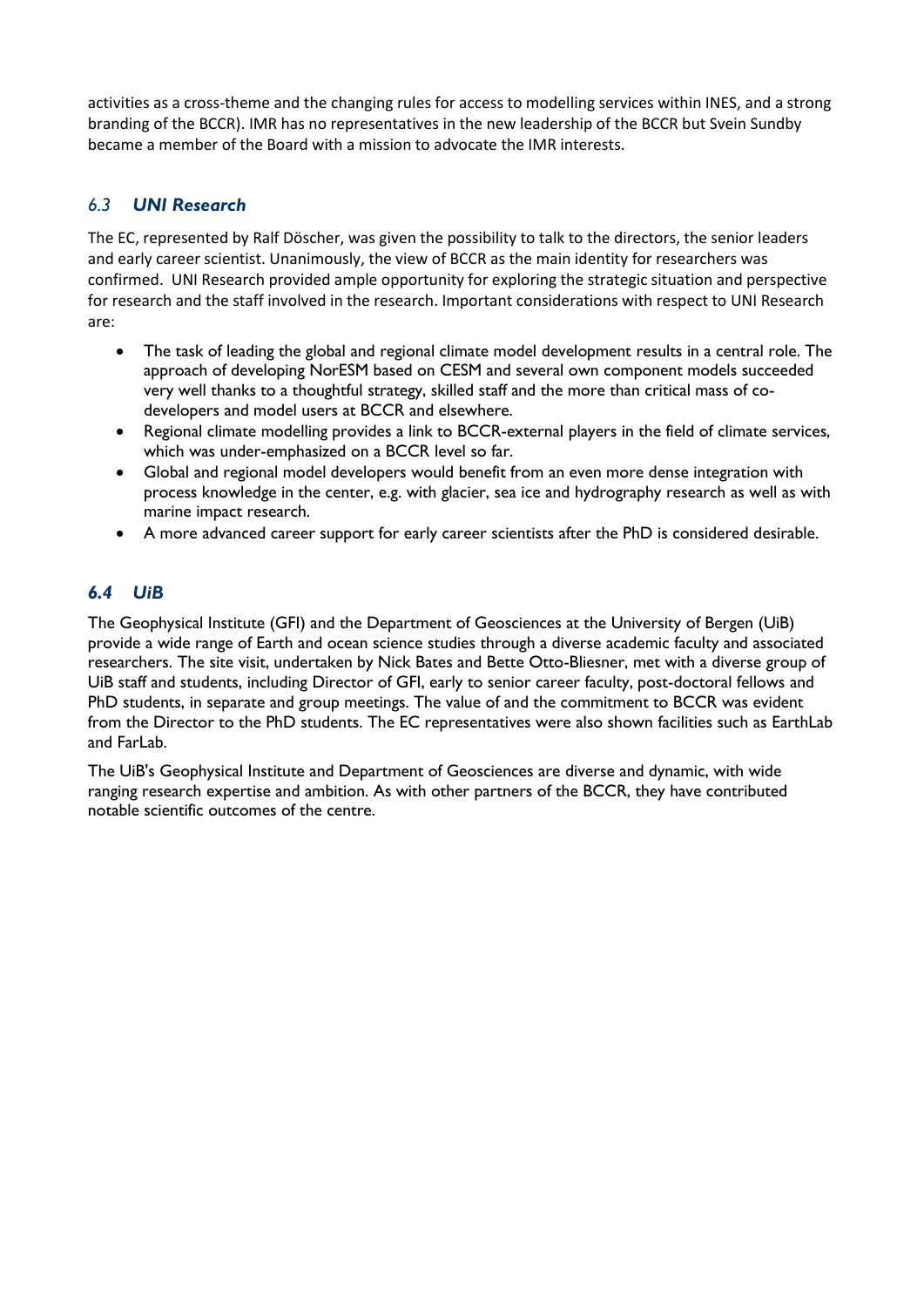# **Appendix 6 - Check-list of Criteria**

The following three main criteria will be used in the evaluation:

[The scientific quality, focussing on the period of SKD funding]

EC – Some areas of real excellence, especially in climate modelling, and carbon flux, some areas of nationally significant work, no areas of significant weakness.

The centre organisation

[How effective the goals set for the centre are met, and the strategy plans for the next five to The committee shall address the following points:

…In general how well the goals set for the center are met, with specific reference to the statutes originally set for SKD and its work program (description of scientific profile of the center and the provisions set by the Ministry).]

EC – Well met

[To what degree the center has developed into a leading research community that provides state of the art knowledge about climate change and variability, as well as better understanding and modelling of the past, present and future regional and global climate.]

EC – Well achieved

[The center's position in international climate research and its international recognition]

EC – As an institute BCCR is building an international reputation, and is already internationallycompetitive in some areas.

[The center's position in national climate research and its recognition.]

EC – Nationally, we judge it to be pre-eminent

[The center's role in climate research education, contribution to research recruitment locally, nationally and internationally. To what degree the center maintains and develops young researchers and talents. ]

EC – Well met.

[The center's role in assessment work, such as in relation to the UN IPCC AR5, or roles in other national or international advisory processes, white papers etc.]

EC – We believe the BCCR, e.g. in CMIP6, and is playing an active role these activities (Check annual reports)

[The center's contribution to understanding decadal variability and prediction, the carbon cycle and feedback mechanisms in the climate system, as well as regional climate scenarios for Norway and other countries.]

EC – Well met for decadal, carbon etc. Regional climate through CORDEX, and national assessment reports

[How the SKD funding has been used as well as the added value of the SKD funding for the overall activity program of the BCCR]

EC – It is not entirely clear how all SKD money has been spent, but is appears to be glue for all BCCR activities.

[The general scientific production of the center (quantity, quality)]

EC – Our analysis of outputs shows a good level of scientific output. Note some areas of BCCR activity are unlikely to produce significant numbers of publications (e.g., model development). Encouragement should be given to early-career scientists to publish highest-quality papers, and maintain a good and consistent rate of publication.

[The center's local, national and international cooperation and roles]